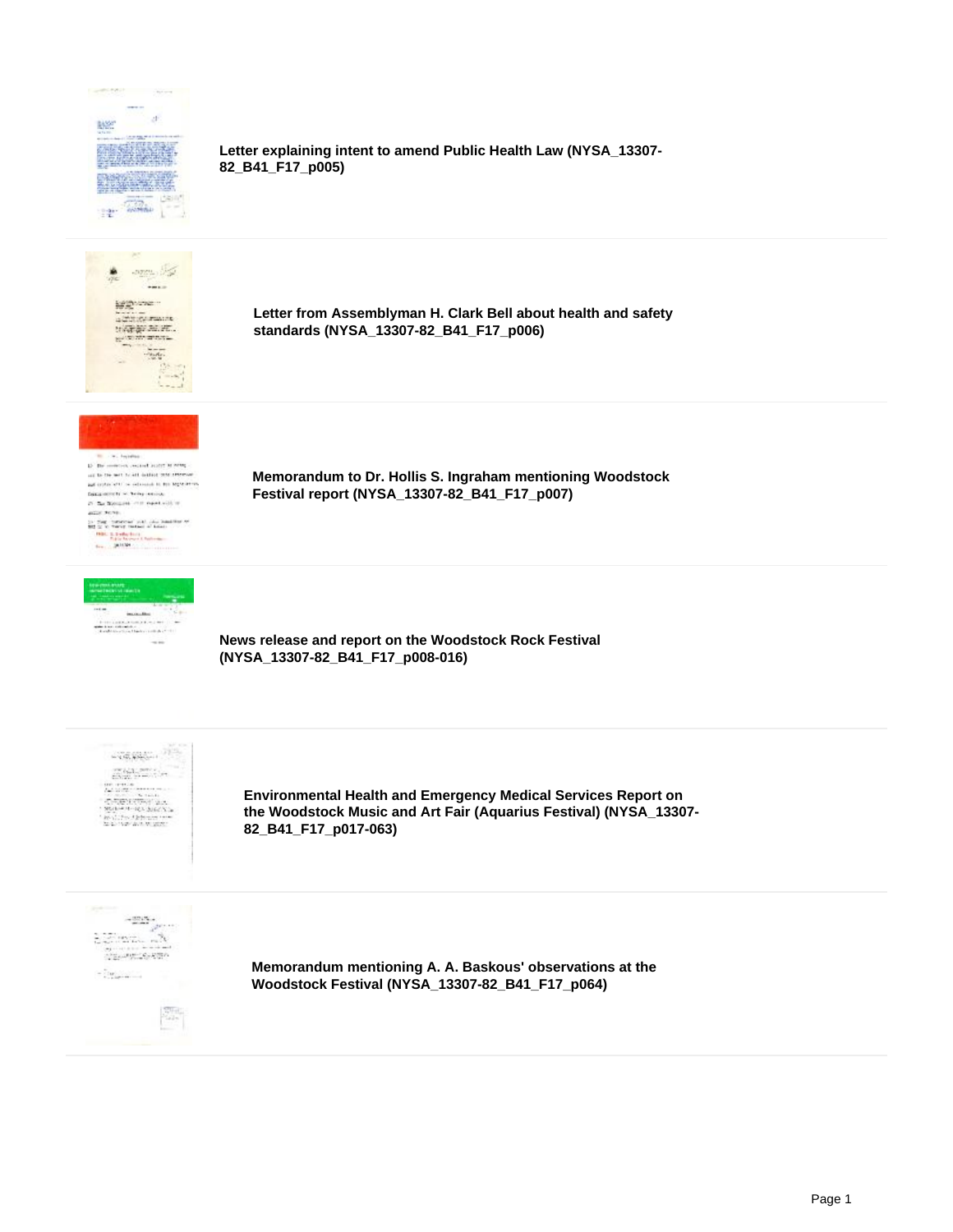

**Memorandum of A. A. Baskous' observations at the Woodstock Festival (NYSA\_13307-82\_B41\_F17\_p065-066)**



**Note from Richard H. Mattox to Helen Grennon (NYSA\_13307- 82\_B41\_F17\_p070)**



**Note from Richard H. Mattox to Dr. Hollis S. Ingraham (NYSA\_13307- 82\_B41\_F17\_p071)**



**Memorandum about health measures at the "Aquarian Exposition" in Bethel, NY (NYSA\_13307-82\_B41\_F17\_p072-076)**



**Governor Rockefeller opening Legislature, 1969 (NYSA\_13700- 83\_rtr\_1969-01-08)**



**Governor Rockefeller signing a bill into law (NYSA\_13703- 83\_B15\_1444)**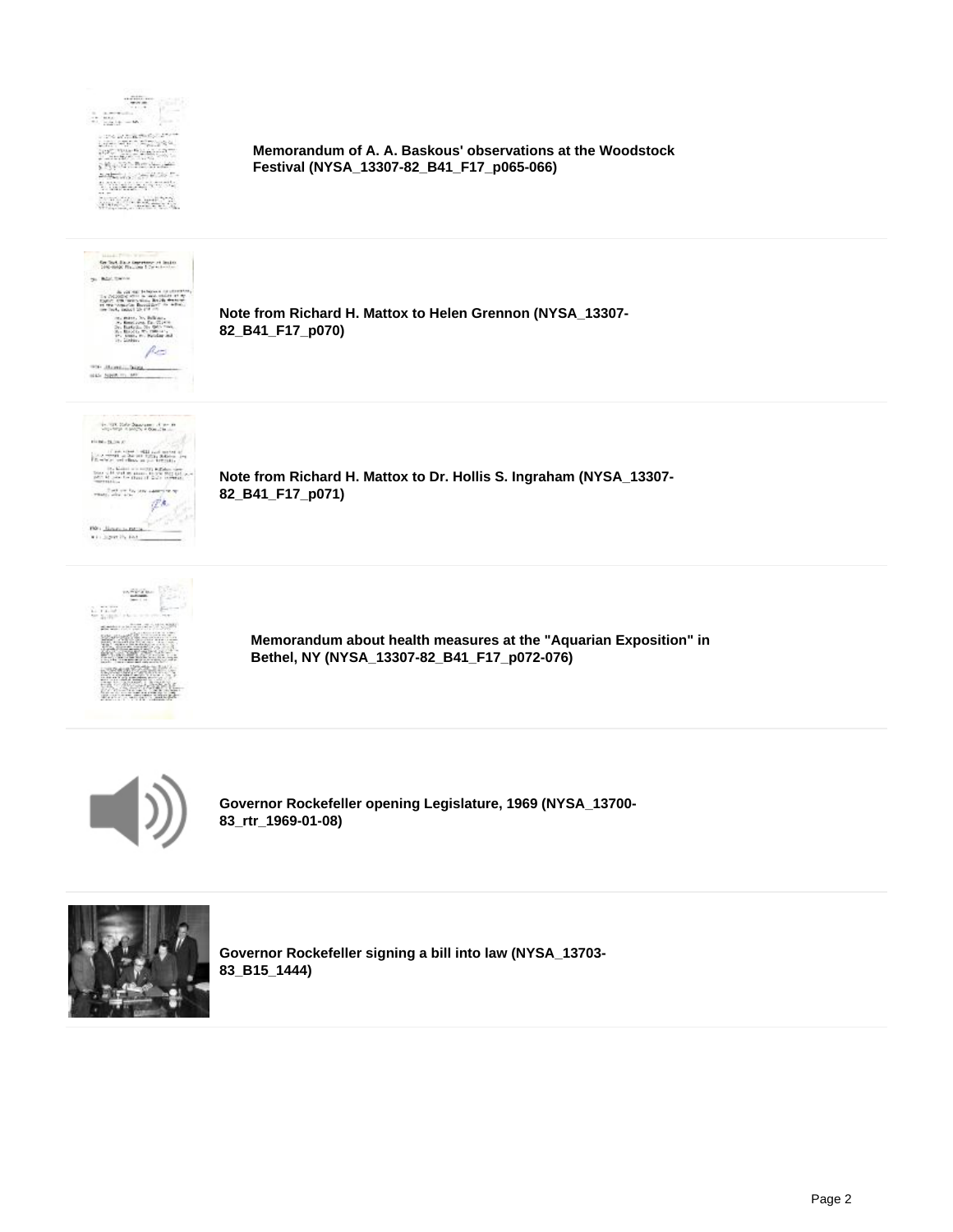

**Governor - Negative of Rockefeller (NYSA\_13703-83\_billsigning)**



**Government. Governors Harriman and Rockefeller. (NYSA\_13703- 83\_Harriman&Rockefeller)**



**Scientist using syringe to fill vials (NYSA\_14457-86\_B1\_F03\_2)**



**Pharmaceutical workers (NYSA\_14457-86\_B1\_F03\_3)**



**Scientists looking over a document (NYSA\_14457-86\_B1\_F05\_1)**



**Two food service workers (NYSA\_14457-86\_B1\_F05\_2)**



**Scientist with test tube and Fiske Milk Cryoscope (NYSA\_14457- 86\_B1\_F05\_3)**



**Woman in science lab (NYSA\_14457-86\_B1\_F05\_4)**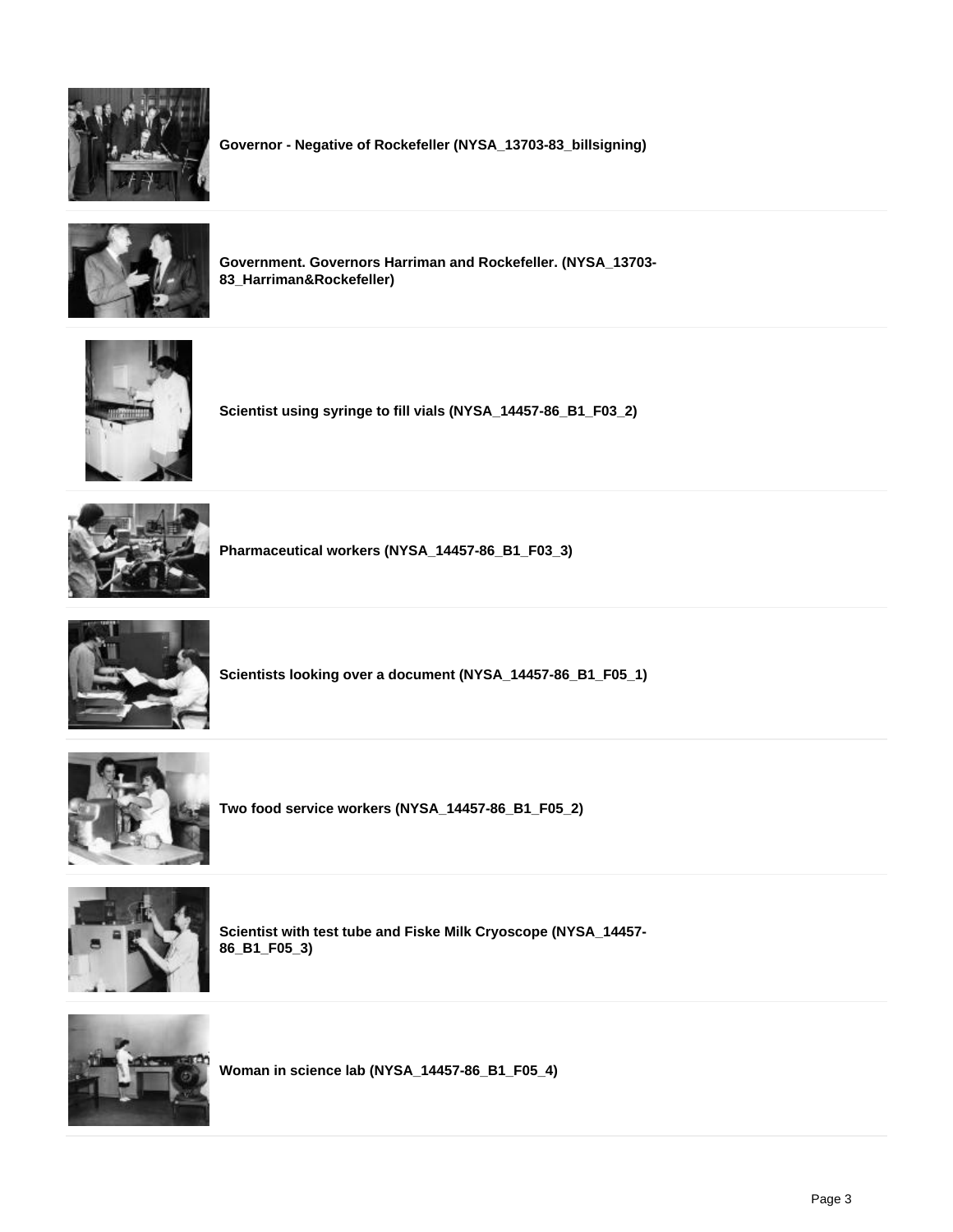

**Scientist in blood lab (NYSA\_14457-86\_B1\_F05\_6)**



**Dept. of Agriculture and Markets inspector in factory (NYSA\_14457- 86\_B1\_F15\_1)**



**Dept. of Agriculture and Markets meat inspector (NYSA\_14457- 86\_B1\_F15\_2)**



**Scientist mixing liquids in a lab (NYSA\_14457-86\_B1\_F17\_1)**



**Agricultural workers using a grinding machine (NYSA\_14457- 86\_B1\_F19\_1)**



**Progress Photo. Construction of Corning Tower. (NYSA\_15727\_B4\_002)**



**Cookie Monster and Ernie from Sesame Street (NYSA\_18916- 98\_B05\_F73\_01)**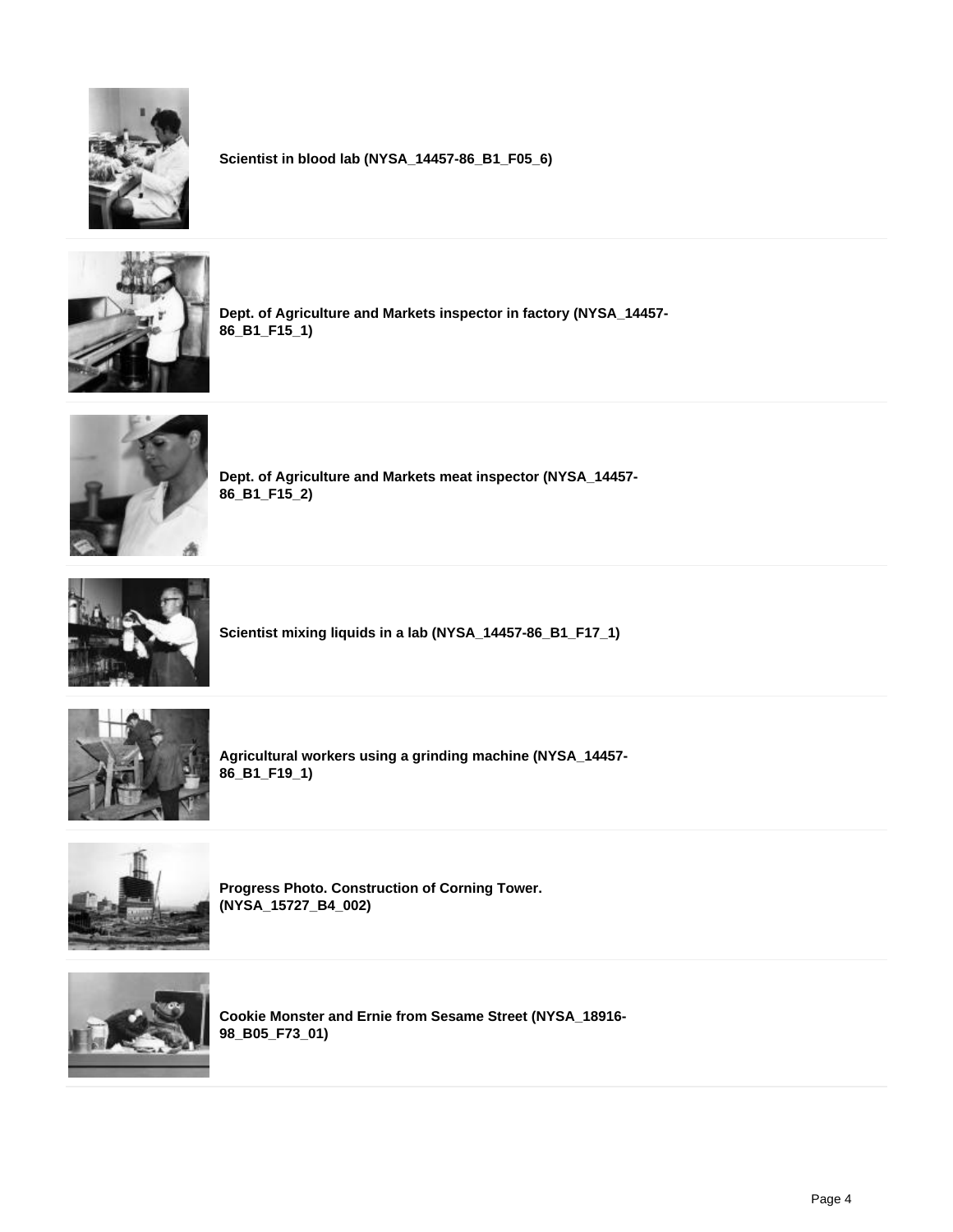

**Oscar the Grouch from Sesame Street (NYSA\_18916-98\_B05\_F73\_02)**



**Children visiting Mr. Hooper's Store on Sesame Street (NYSA\_18916- 98\_B05\_F73\_03)**



**Susan and Bob dancing with children on Sesame Street (NYSA\_18916-98\_B05\_F73\_04)**



**Sesame Street adult cast and group of children standing outside of 123 Sesame Street (NYSA\_18916-98\_B05\_F73\_05)**



**Susan from Sesame Street (NYSA\_18916-98\_B05\_F73\_06)**



**Bob reading to a group of children on Sesame Street (NYSA\_18916- 98\_B05\_F73\_07)**



**Akiko Koyama and Tetsuo Abe in "Boy" (NYSA\_18916- 98\_B12\_F39\_01)**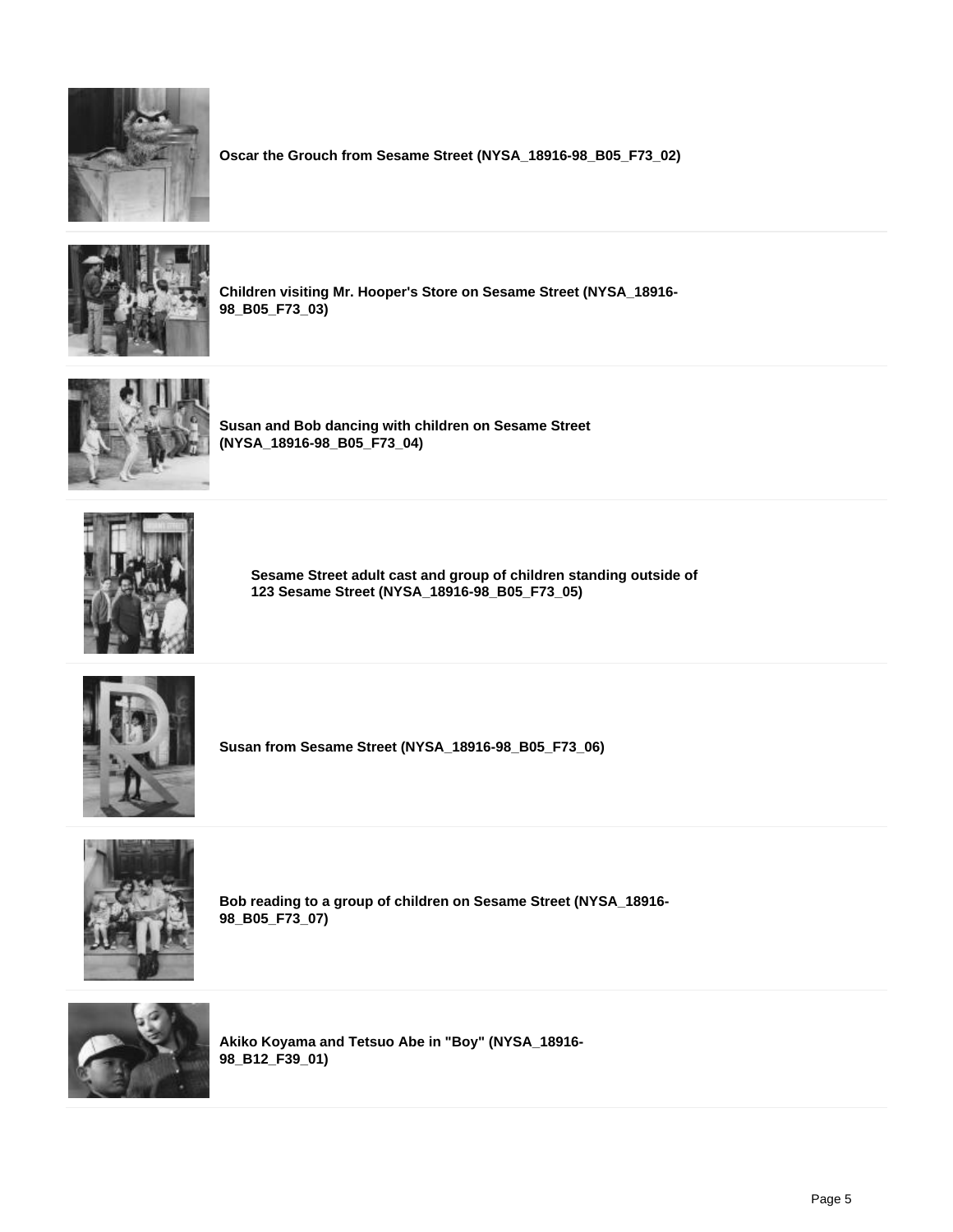

**Scene from the film "Ma Nuit Chez Maud" (NYSA\_18916- 98\_B12\_F39\_02)**



**Natalie Wood in "Bob & Carol & Ted & Alice" (NYSA\_18916- 98\_B12\_F39\_04)**



**Dyan Cannon, Natalie Wood, Elliott Gould, and Robert Culp in "Bob & Carol & Ted & Alice" (NYSA\_18916-98\_B12\_F39\_05)**



**Robert Culp and Natalie Wood in "Bob & Carol & Ted & Alice" (NYSA\_18916-98\_B12\_F39\_06)**



**Dominque Sanda in "Une Femme Douce" (NYSA\_18916- 98\_B12\_F39\_07)**



**Poet Nikki Giovanni (NYSA\_18916-98\_B14\_F17\_01)**



**Poet Gylan Kain (NYSA\_18916-98\_B14\_F17\_02)**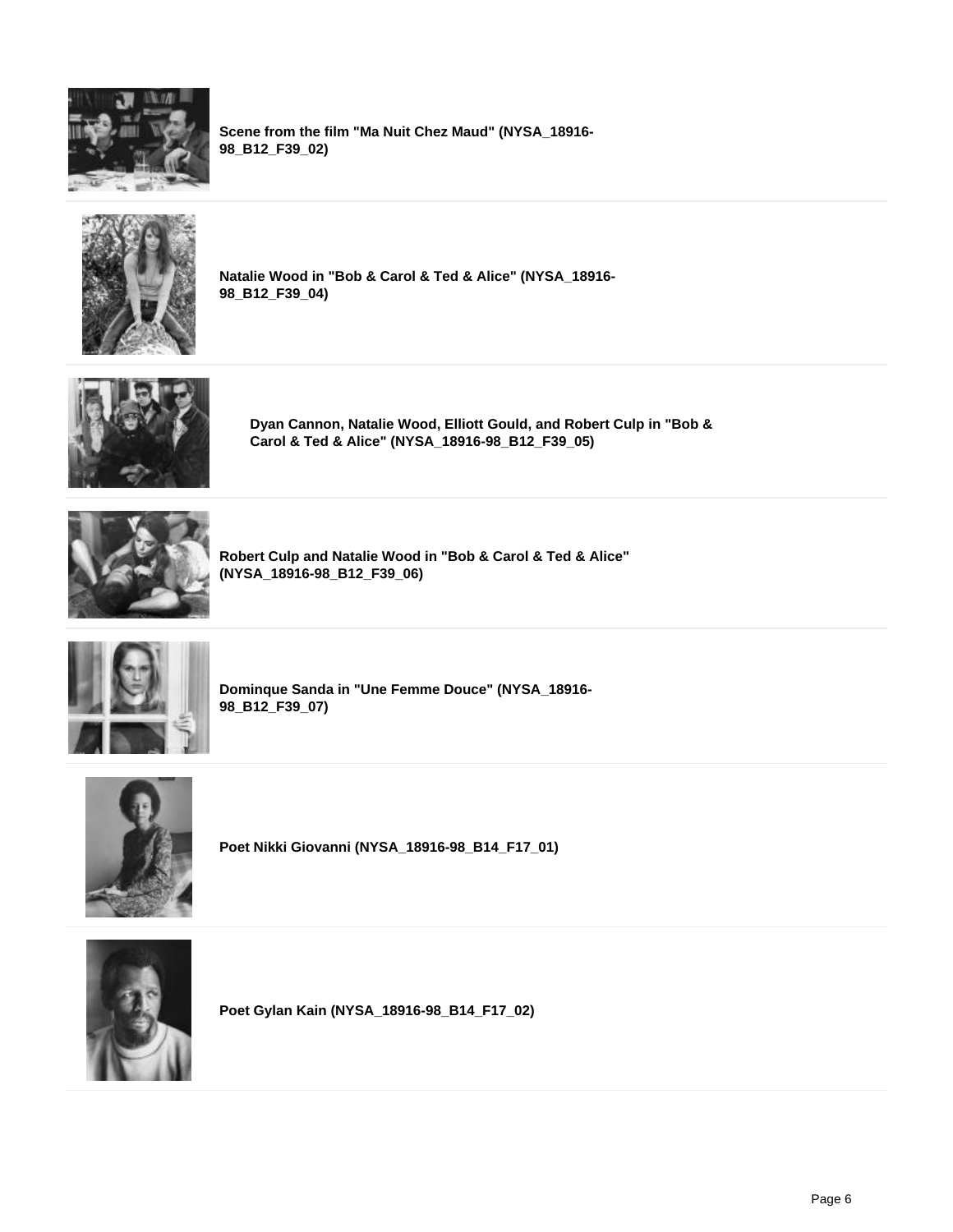

**John Giorno photograph (NYSA\_18916-98\_Dial-A-Poem\_ph01)**



**"Dial-a-Poem" phone photograph (NYSA\_18916-98\_Dial-A-Poem\_ph02)**



**John Giorno with a "Dial-A-Poem" phone photograph (NYSA\_18916- 98\_Dial-A-Poem\_ph03)**



**Whiteface Mt., Scenic Winter, 1969 (NYSA\_19125-07\_B1\_AD18669)**



**Whiteface Mt., Scenic Winter, 1969 (NYSA\_19125-07\_B1\_AD18671)**



**Lower Manhattan from the air (NYSA\_19125-07\_B5\_N443135)**



**Copy - Dr. James E. Allen (NYSA\_A0471-78\_B3\_2322)**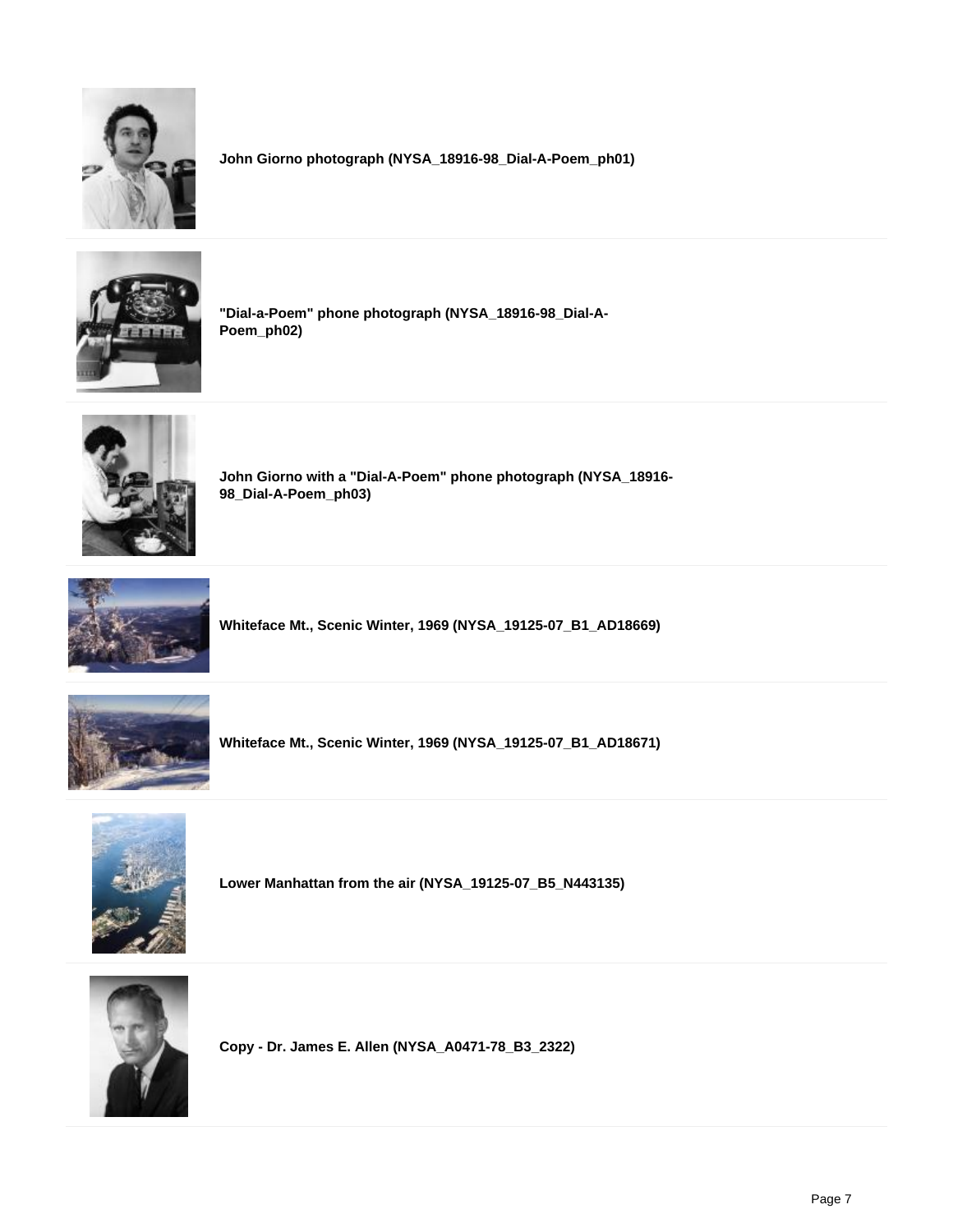

## **New York State Athletic Commission Minutes, January - June 1969 (NYSA\_A1372-09\_Minutes\_1969-01-10\_1969-06-23)**

Pages 271 - 274

sue

Missing

**New York State Athletic Commission Minutes, July - December 1969 (NYSA\_A1372-09\_Minutes\_1969-07-14\_1969-12-12)**

**Day After Tomorrow, 1960s (NYSA\_B1059-87\_mpf16-1960s-aa-aa)**



**Utica Psychiatric Hospital (NYSA\_B1560-97\_B01\_F13A\_4)**



**Walcott House, Utica Psychiatric Hospital (NYSA\_B1560- 97\_B01\_F13A\_5)**



**Brigham Building, Utica Psychiatric Hospital (NYSA\_B1560- 97\_B01\_F13B\_1)**



**Laboratory, Utica Psychiatric Hospital (NYSA\_B1560-97\_B01\_F13B\_2)**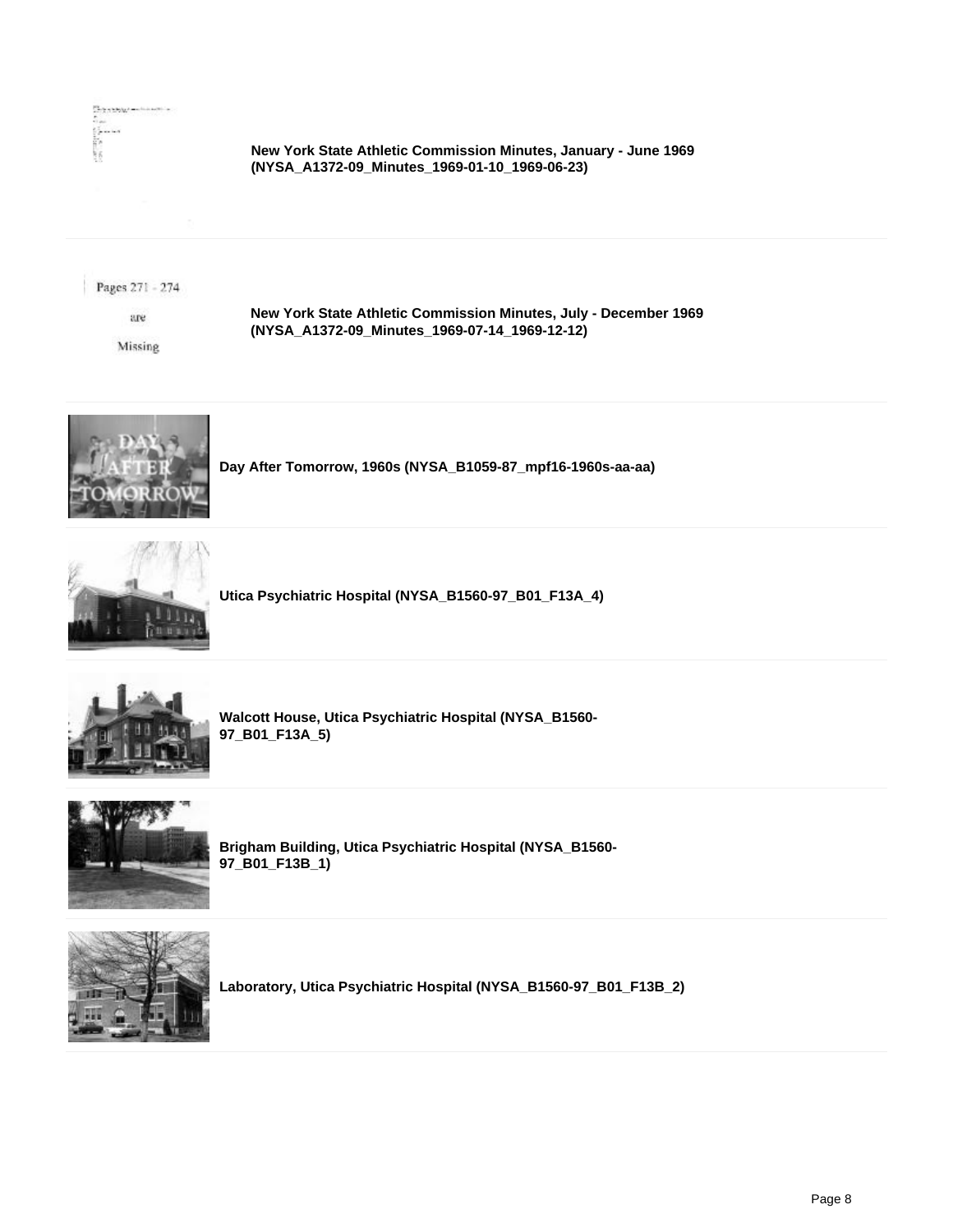

**Dunham Hall, Utica Psychiatric Hospital (NYSA\_B1560- 97\_B01\_F13B\_3)**



**Utica Psychiatric Hospital (NYSA\_B1560-97\_B08\_02)**



**Utica Psychiatric Hospital (NYSA\_B1560-97\_B08\_03)**



**Utica Psychiatric Hospital (NYSA\_B1560-97\_B08\_04)**



**Utica Psychiatric Hospital (NYSA\_B1560-97\_B08\_05)**



**Utica Psychiatric Hospital (NYSA\_B1560-97\_B08\_06)**



**Utica Psychiatric Hospital (NYSA\_B1560-97\_B08\_08)**



**Utica Psychiatric Hospital (NYSA\_B1560-97\_B08\_10)**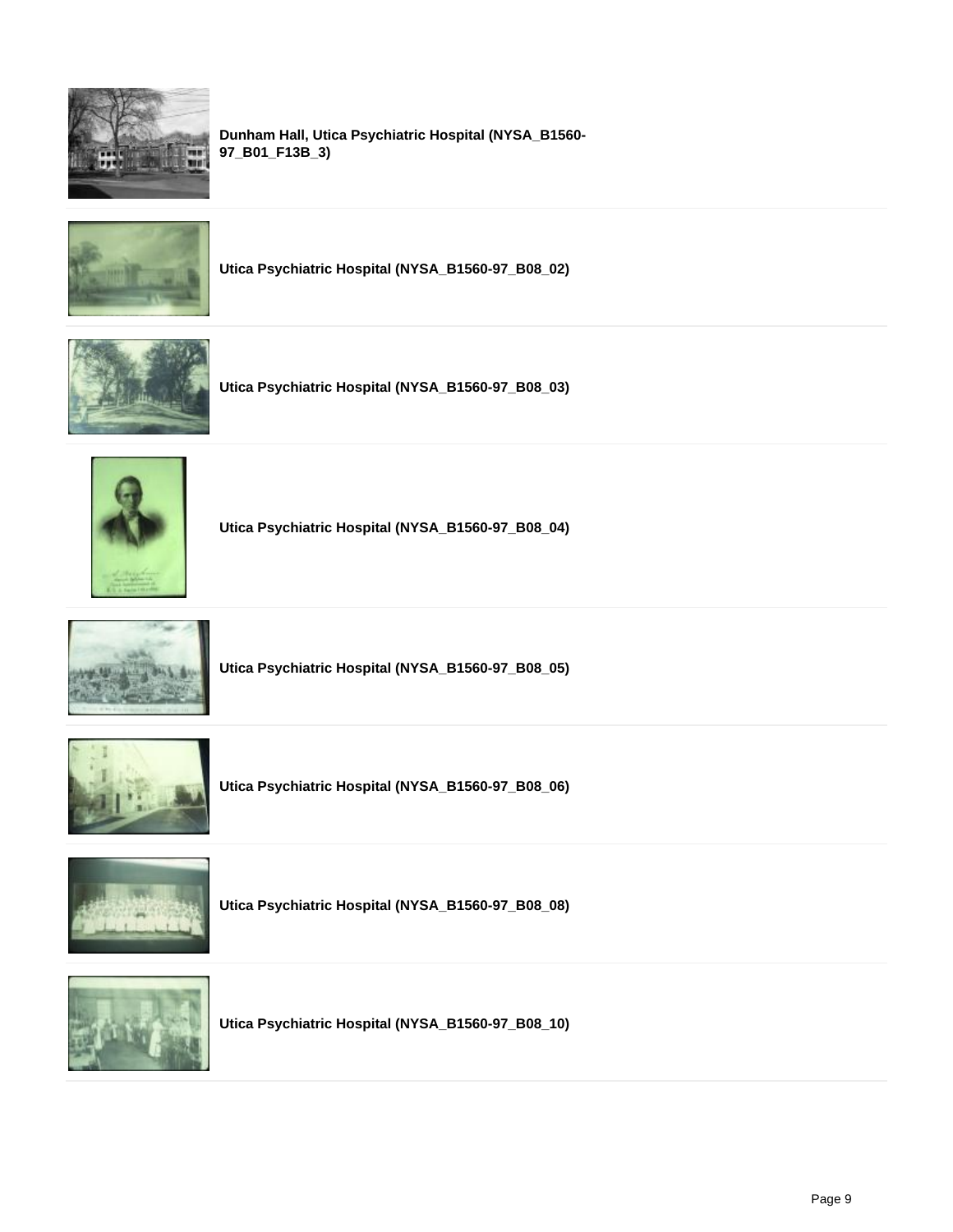

**Utica Psychiatric Hospital (NYSA\_B1560-97\_B08\_11)**



**Utica Psychiatric Hospital (NYSA\_B1560-97\_B08\_12)**



**Utica Psychiatric Hospital (NYSA\_B1560-97\_B08\_13)**



**Utica Psychiatric Hospital (NYSA\_B1560-97\_B08\_14)**



**Utica Psychiatric Hospital (NYSA\_B1560-97\_B08\_15)**



**Utica Psychiatric Hospital (NYSA\_B1560-97\_B08\_16)**



**Utica Psychiatric Hospital (NYSA\_B1560-97\_B08\_17)**



**Utica Psychiatric Hospital (NYSA\_B1560-97\_B08\_18)**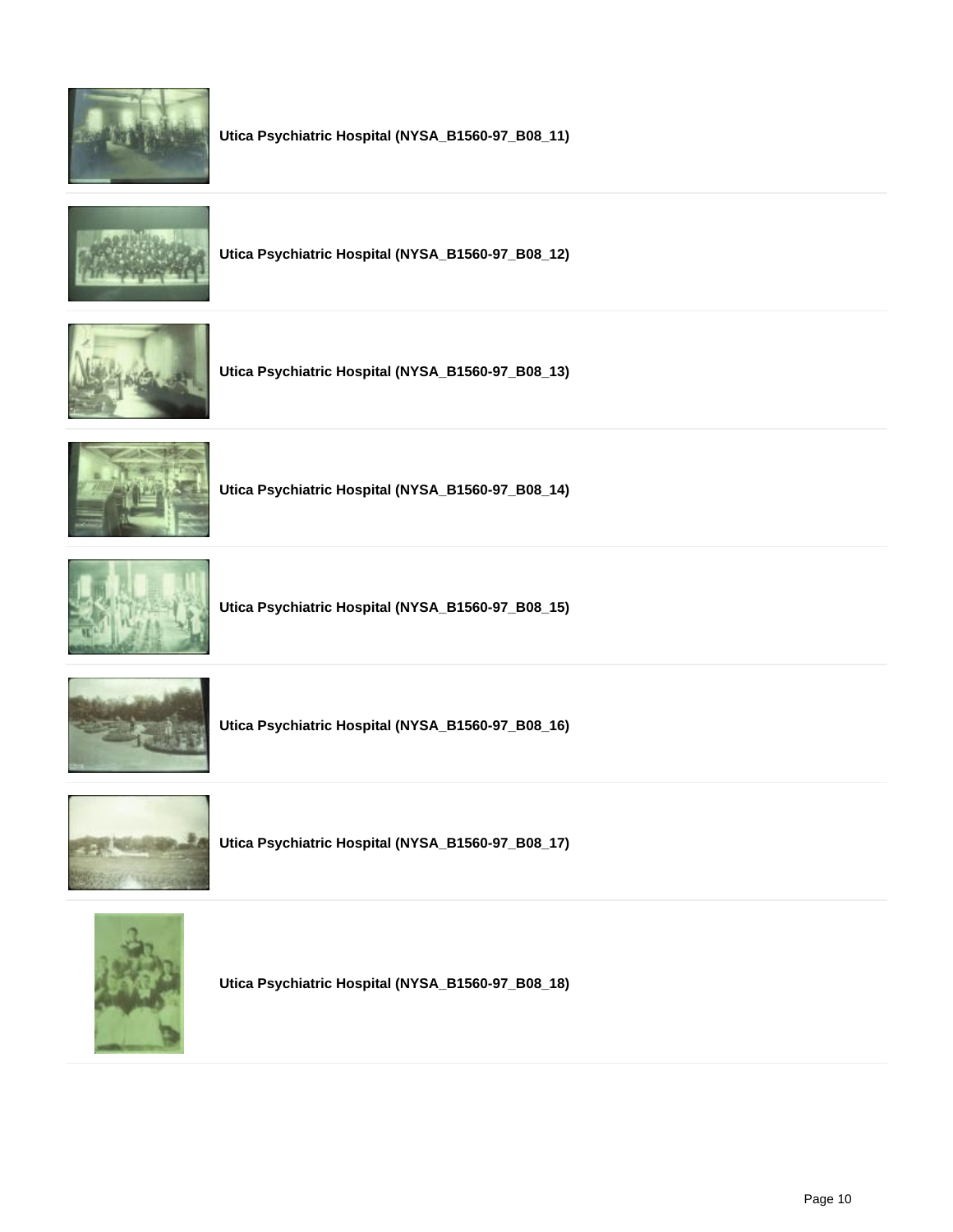

**Utica Psychiatric Hospital (NYSA\_B1560-97\_B08\_27)**



**Utica Psychiatric Hospital (NYSA\_B1560-97\_B08\_28)**



**Utica Psychiatric Hospital (NYSA\_B1560-97\_B08\_33)**



**Utica Psychiatric Hospital (NYSA\_B1560-97\_B08\_35)**



**Aerial photograph of Broadalbin USGS quadrangle (NYSA\_B2009- 09\_Broadalbin\_1969\_085)**



**Aerial Photograph of Belmont State Park (NYSA\_B2877- 22\_P\_B1\_F05\_024)**



**Aerial Photograph of Belmont State Park (NYSA\_B2877- 22\_P\_B1\_F05\_046)**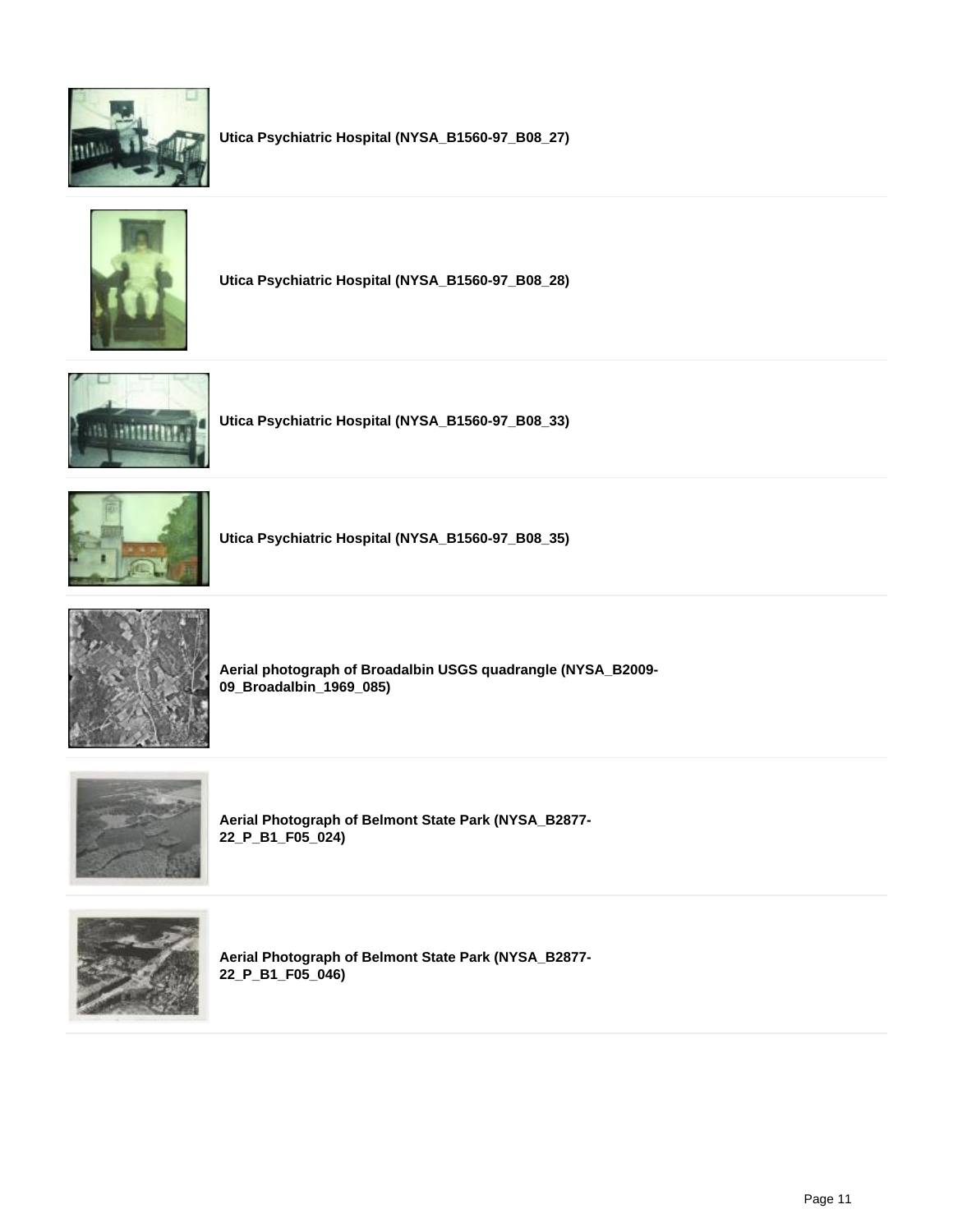

**Aerial Photograph of Belmont State Park (NYSA\_B2877- 22\_P\_B1\_F05\_065)**



**Belmont Lake State Park. Ice Skating and Horseback Riding (NYSA\_B2877-22\_P\_B1\_F08\_002)**



**Belmont Lake State Park. Ice Skating and Horseback Riding (NYSA\_B2877-22\_P\_B1\_F08\_004)**



**Belmont Lake State Park. Ice Skating and Horseback Riding (NYSA\_B2877-22\_P\_B1\_F08\_006)**



**Belmont Lake State Park. Ice Skating and Horseback Riding (NYSA\_B2877-22\_P\_B1\_F08\_008)**



**Belmont Lake State Park. Ice Skating and Horseback Riding (NYSA\_B2877-22\_P\_B1\_F08\_020)**



**Belmont Lake State Park. Ice Skating and Horseback Riding (NYSA\_B2877-22\_P\_B1\_F08\_050)**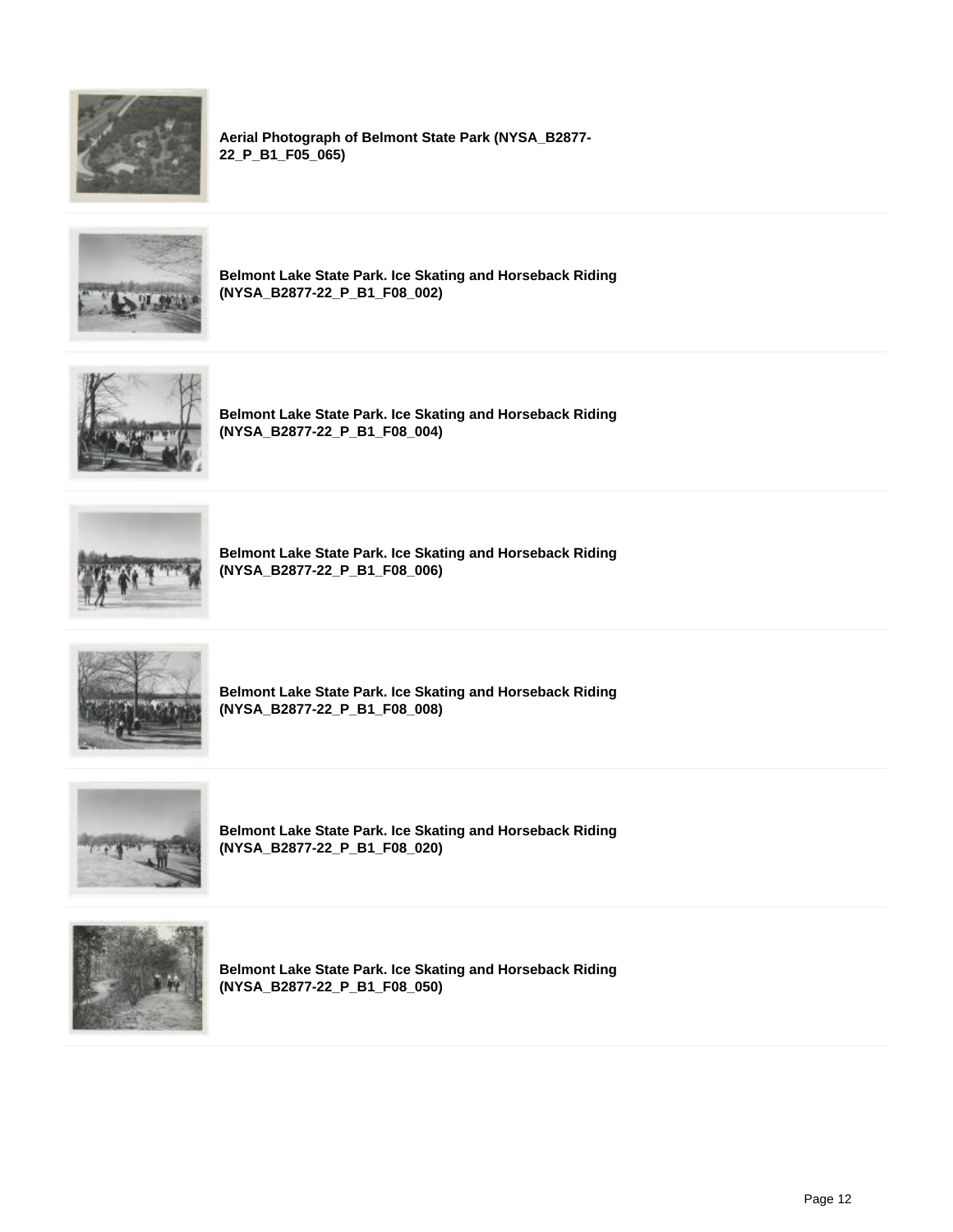

**Belmont Lake State Park. Ice Skating and Horseback Riding (NYSA\_B2877-22\_P\_B1\_F08\_052)**



**Belmont Lake State Park. Picnic Area and Row Boating (NYSA\_B2877-22\_P\_B1\_F10\_002)**



**Belmont Lake State Park. Picnic Area and Row Boating (NYSA\_B2877-22\_P\_B1\_F10\_004)**



**Belmont Lake State Park. Picnic Area and Row Boating (NYSA\_B2877-22\_P\_B1\_F10\_014)**



**Belmont Lake State Park. Picnic Area and Row Boating (NYSA\_B2877-22\_P\_B1\_F10\_022)**



**Belmont Lake State Park. Picnic Area and Row Boating (NYSA\_B2877-22\_P\_B1\_F10\_024)**



**Belmont Lake State Park. Picnic Area and Row Boating (NYSA\_B2877-22\_P\_B1\_F10\_026)**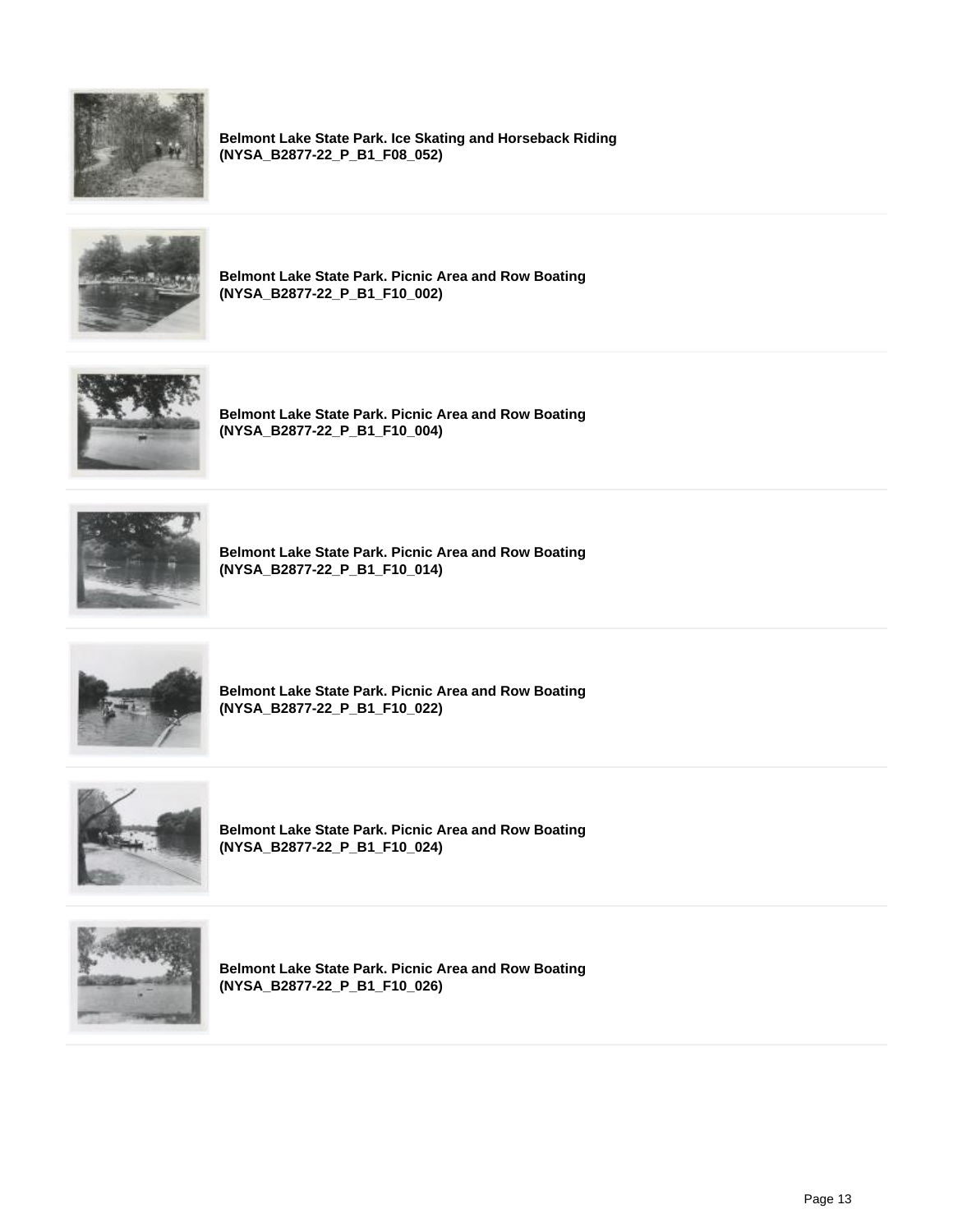

**Belmont Lake State Park. Picnic Area and Row Boating (NYSA\_B2877-22\_P\_B1\_F10\_028)**



**Belmont Lake State Park. Picnic Area and Row Boating (NYSA\_B2877-22\_P\_B1\_F10\_030)**



**Belmont Lake State Park. Picnic Area and Row Boating (NYSA\_B2877-22\_P\_B1\_F10\_042)**



**Belmont Lake State Park. Picnic Area and Row Boating (NYSA\_B2877-22\_P\_B1\_F10\_044)**



**Belmont Lake State Park. Picnic Area and Row Boating (NYSA\_B2877-22\_P\_B1\_F10\_062)**



**Belmont Lake State Park. Picnic Area and Row Boating (NYSA\_B2877-22\_P\_B1\_F10\_064)**



**Belmont Lake State Park. Picnic Area and Row Boating (NYSA\_B2877-22\_P\_B1\_F10\_066)**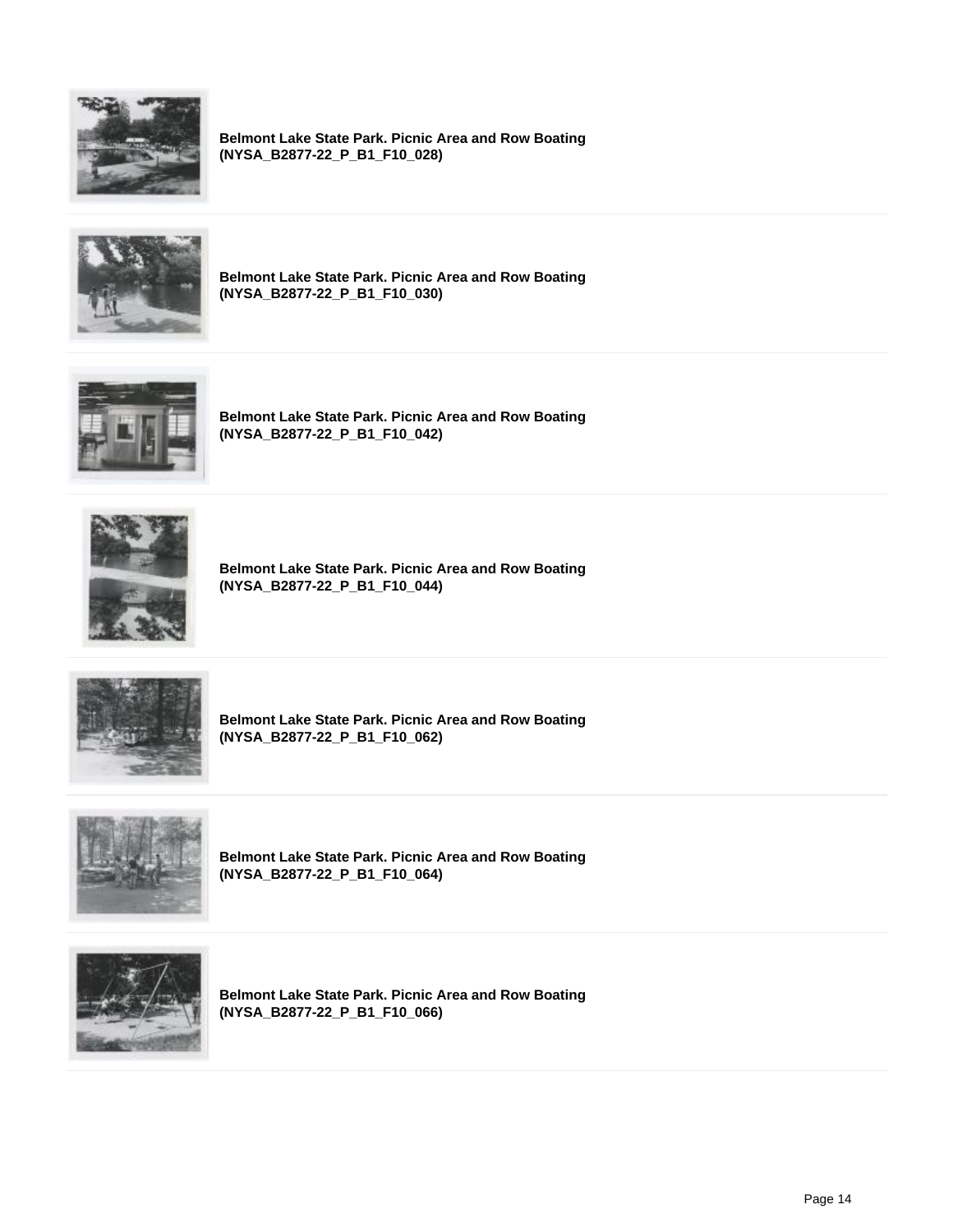

**Belmont Lake State Park. Picnic Area and Row Boating (NYSA\_B2877-22\_P\_B1\_F10\_068)**



**Belmont Lake State Park. Picnic Area and Row Boating (NYSA\_B2877-22\_P\_B1\_F10\_070)**



**Belmont Lake State Park. Picnic Area and Row Boating (NYSA\_B2877-22\_P\_B1\_F10\_072)**



**Belmont Lake State Park. Picnic Area and Row Boating (NYSA\_B2877-22\_P\_B1\_F10\_074)**



**Belmont Lake State Park. Picnic Area and Row Boating (NYSA\_B2877-22\_P\_B1\_F10\_076)**



**Belmont Lake State Park. Picnic Area and Row Boating (NYSA\_B2877-22\_P\_B1\_F10\_096)**



**Belmont Lake State Park. Picnic Area and Row Boating (NYSA\_B2877-22\_P\_B1\_F10\_098)**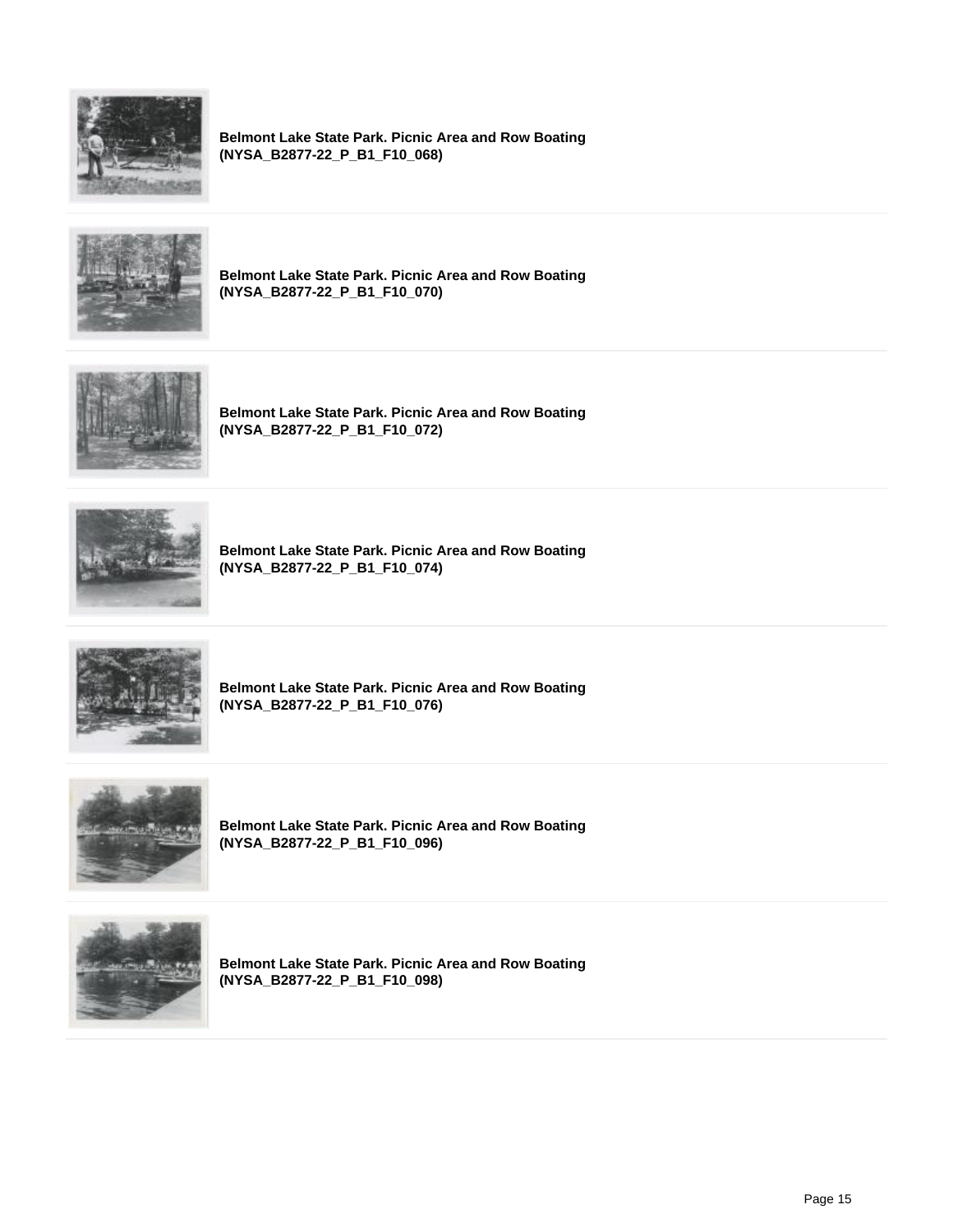

**Belmont Lake State Park. Picnic Area and Row Boating (NYSA\_B2877-22\_P\_B1\_F10\_100)**



**Belmont Lake State Park. Picnic Area and Row Boating (NYSA\_B2877-22\_P\_B1\_F10\_102)**



**Belmont Lake State Park. Picnic Area and Row Boating (NYSA\_B2877-22\_P\_B1\_F10\_104)**



**Belmont Lake State Park. Picnic Area and Row Boating (NYSA\_B2877-22\_P\_B1\_F10\_106)**



**Belmont Lake State Park. Skating (NYSA\_B2877-22\_P\_B1\_F13\_001)**



**Belmont Lake State Park. Skating (NYSA\_B2877-22\_P\_B1\_F13\_002)**



**Belmont Lake State Park. Skating (NYSA\_B2877-22\_P\_B1\_F13\_003)**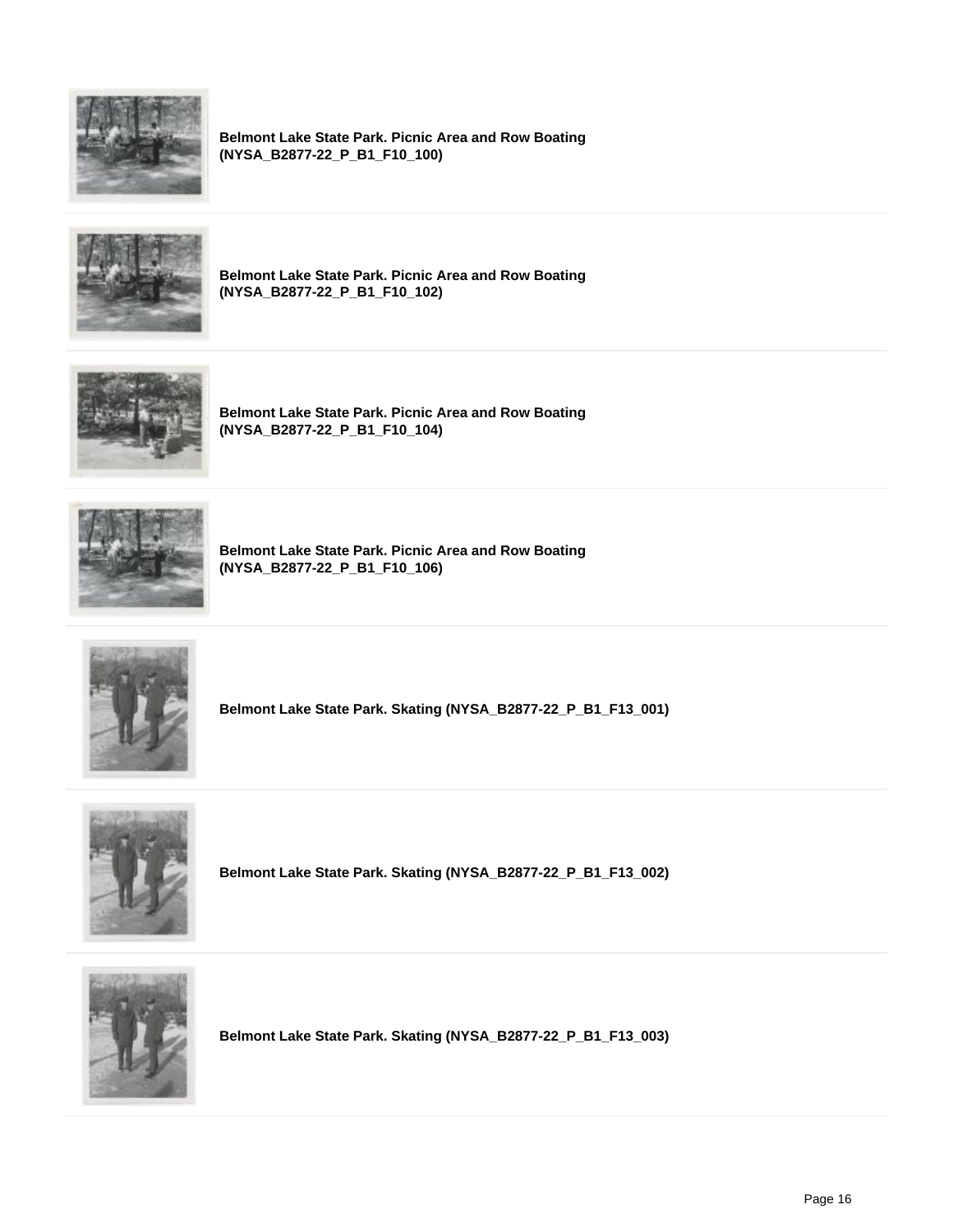

**Belmont Lake State Park. Skating (NYSA\_B2877-22\_P\_B1\_F13\_005)**



**Belmont Lake State Park. Skating (NYSA\_B2877-22\_P\_B1\_F13\_007)**



**Belmont Lake State Park. Skating (NYSA\_B2877-22\_P\_B1\_F13\_008)**



**Belmont Lake State Park. Skating (NYSA\_B2877-22\_P\_B1\_F14\_072)**



**Belmont Lake State Park. Skating (NYSA\_B2877-22\_P\_B1\_F14\_079)**



**Belmont Lake State Park. Skating (NYSA\_B2877-22\_P\_B1\_F14\_080)**



**Belmont Lake State Park. Skating (NYSA\_B2877-22\_P\_B1\_F14\_081)**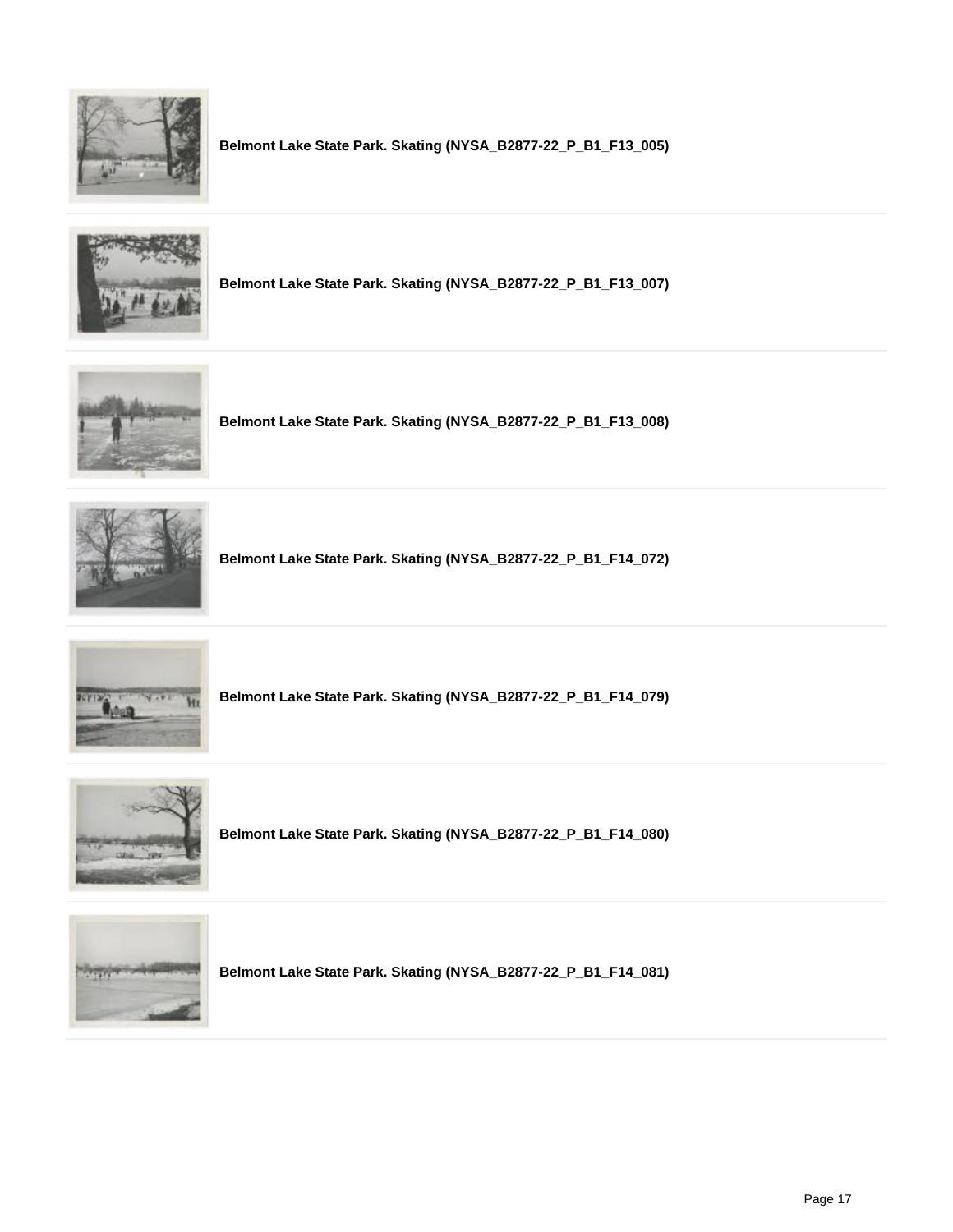

**Belmont Lake State Park. Skating (NYSA\_B2877-22\_P\_B1\_F14\_082)**



**Belmont Lake State Park. Skating (NYSA\_B2877-22\_P\_B1\_F14\_083)**



**Belmont Lake State Park. Skating (NYSA\_B2877-22\_P\_B1\_F14\_084)**



**Belmont Lake State Park. Skating (NYSA\_B2877-22\_P\_B1\_F14\_105)**



**Belmont Lake State Park. Skating (NYSA\_B2877-22\_P\_B1\_F14\_106)**



**Belmont Lake State Park. Skating (NYSA\_B2877-22\_P\_B1\_F14\_107)**



**Belmont Lake State Park. Skating (NYSA\_B2877-22\_P\_B1\_F14\_116)**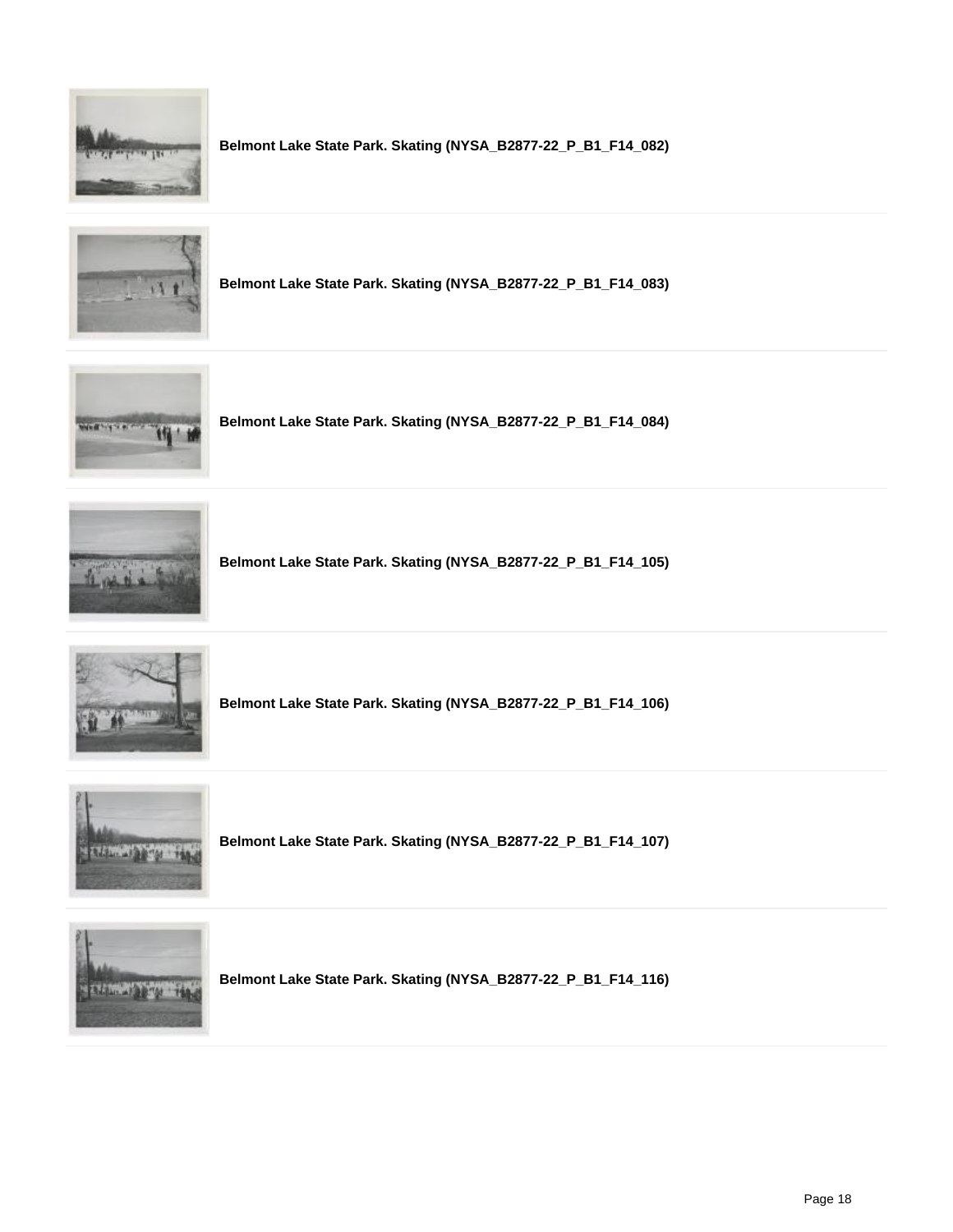

**Improvements to bridges (NYSA\_B2877-22\_P\_B1\_F16\_002)**



**Improvements to bridges (NYSA\_B2877-22\_P\_B1\_F16\_004)**



**Improvements to bridges (NYSA\_B2877-22\_P\_B1\_F16\_006)**



**Improvements to bridges (NYSA\_B2877-22\_P\_B1\_F16\_008)**



**Improvements to bridges (NYSA\_B2877-22\_P\_B1\_F16\_010)**



**Improvements to bridges (NYSA\_B2877-22\_P\_B1\_F16\_012)**



**Improvements to bridges (NYSA\_B2877-22\_P\_B1\_F16\_014)**



**Improvements to bridges (NYSA\_B2877-22\_P\_B1\_F16\_016)**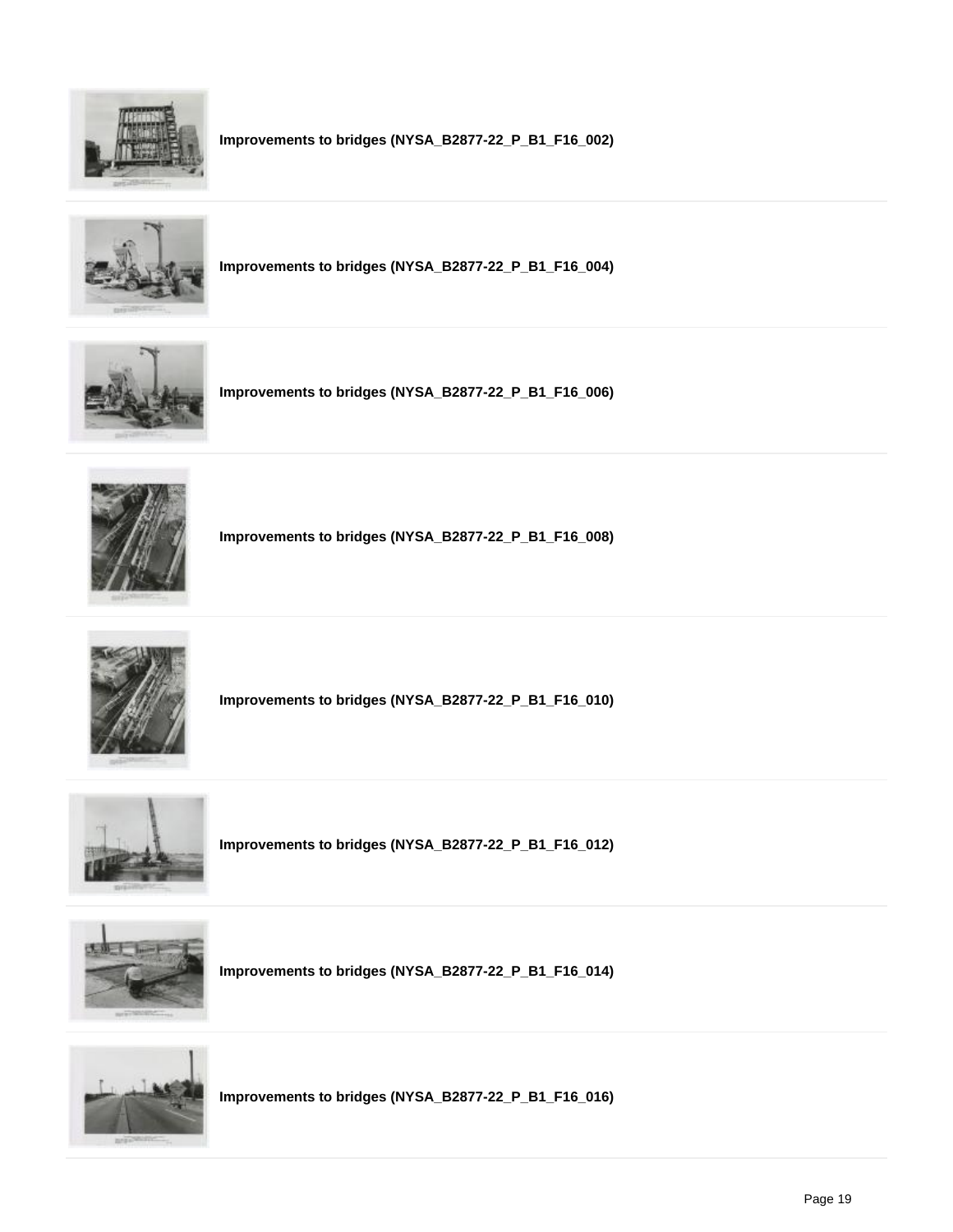

**Long Island State Parks. Various (NYSA\_B2877-22\_P\_B1\_F18\_004)**



**Long Island State Parks. Various (NYSA\_B2877-22\_P\_B1\_F18\_006)**



**Long Island State Parks. Various (NYSA\_B2877-22\_P\_B1\_F18\_008)**



**Long Island State Parks. Various (NYSA\_B2877-22\_P\_B1\_F18\_010)**



**Long Island State Parks. Various (NYSA\_B2877-22\_P\_B1\_F18\_012)**



**Long Island State Parks. Various (NYSA\_B2877-22\_P\_B1\_F18\_024)**



**Long Island State Parks. Various (NYSA\_B2877-22\_P\_B1\_F18\_026)**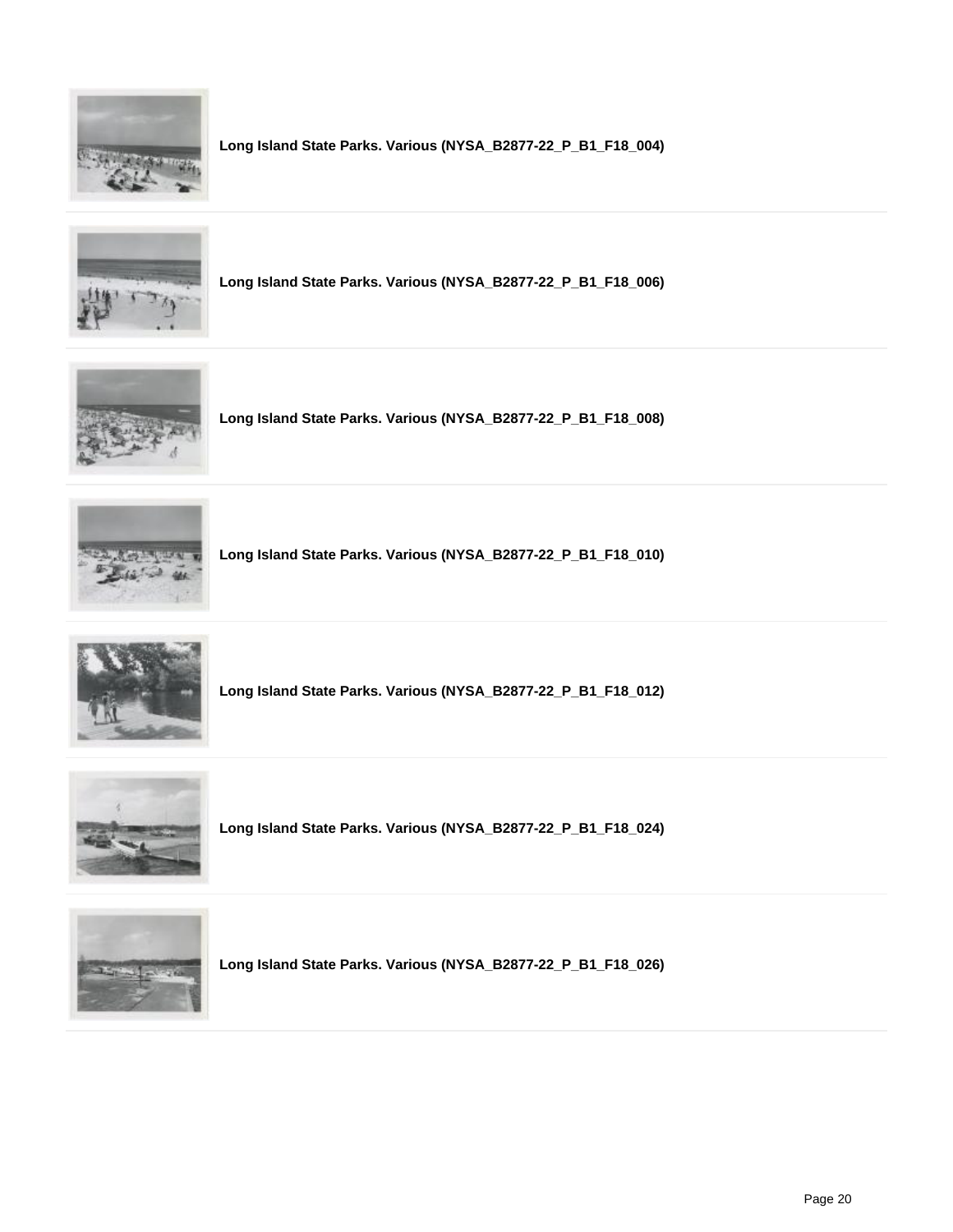

**Long Island State Parks. Various (NYSA\_B2877-22\_P\_B1\_F18\_028)**



**Long Island State Parks. Various (NYSA\_B2877-22\_P\_B1\_F18\_047)**



**Long Island State Parks. Various (NYSA\_B2877-22\_P\_B1\_F18\_049)**



**Long Island State Parks. Various (NYSA\_B2877-22\_P\_B1\_F18\_056)**



**Long Island State Parks. Various (NYSA\_B2877-22\_P\_B1\_F18\_077)**



**Long Island State Parks. Various (NYSA\_B2877-22\_P\_B1\_F18\_079)**



**Long Island State Parks. Various (NYSA\_B2877-22\_P\_B1\_F18\_081)**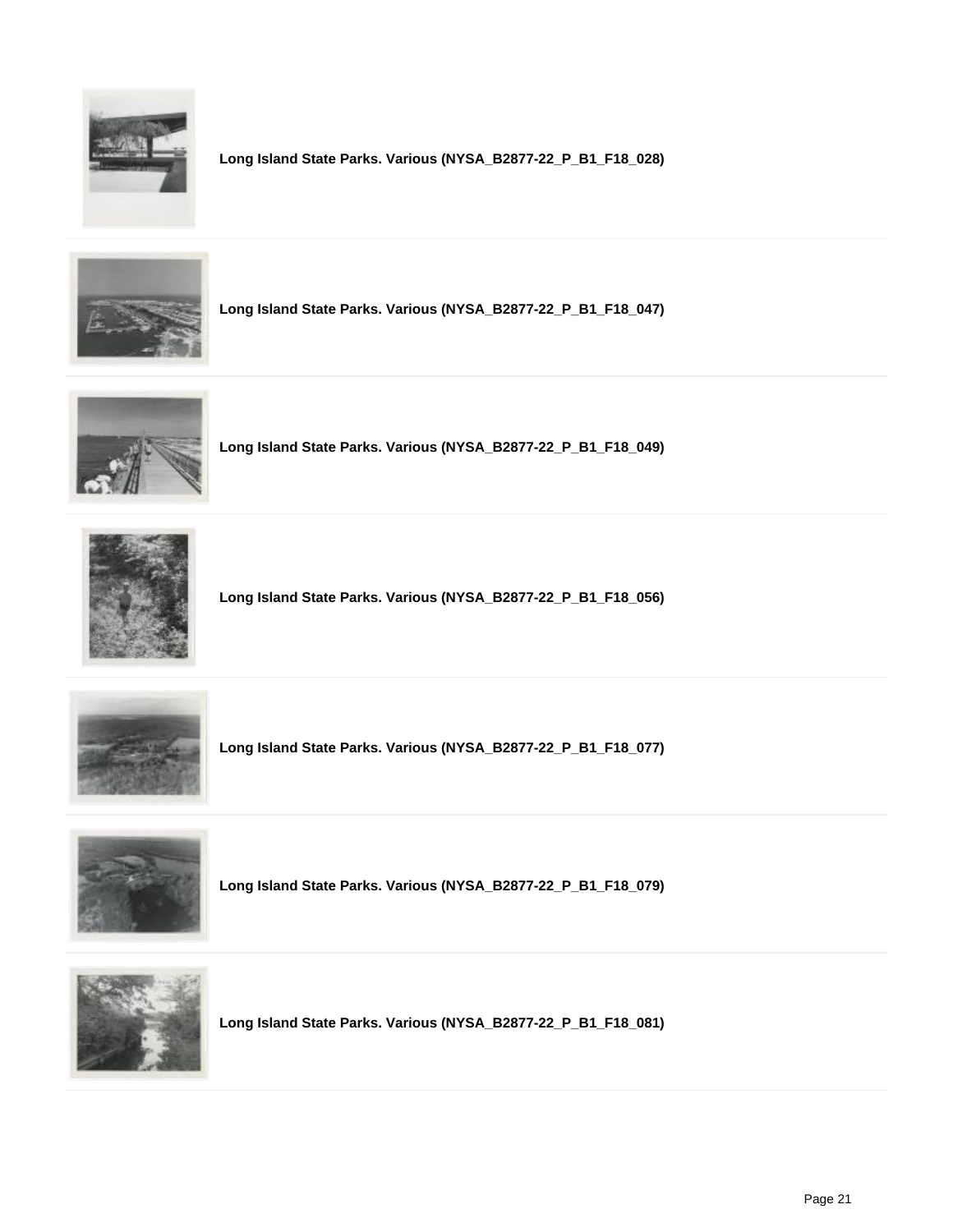

**Long Island State Parks. Various (NYSA\_B2877-22\_P\_B1\_F18\_089)**



**Long Island State Parks. Various (NYSA\_B2877-22\_P\_B1\_F18\_091)**



**Long Island State Parks. Various (NYSA\_B2877-22\_P\_B1\_F18\_097)**



**Long Island State Parks. Various (NYSA\_B2877-22\_P\_B1\_F18\_098)**



**Long Island State Parks. Various (NYSA\_B2877-22\_P\_B1\_F18\_099)**



**Long Island State Parks. Various (NYSA\_B2877-22\_P\_B1\_F18\_100)**



**Long Island State Parks. Various (NYSA\_B2877-22\_P\_B1\_F18\_105)**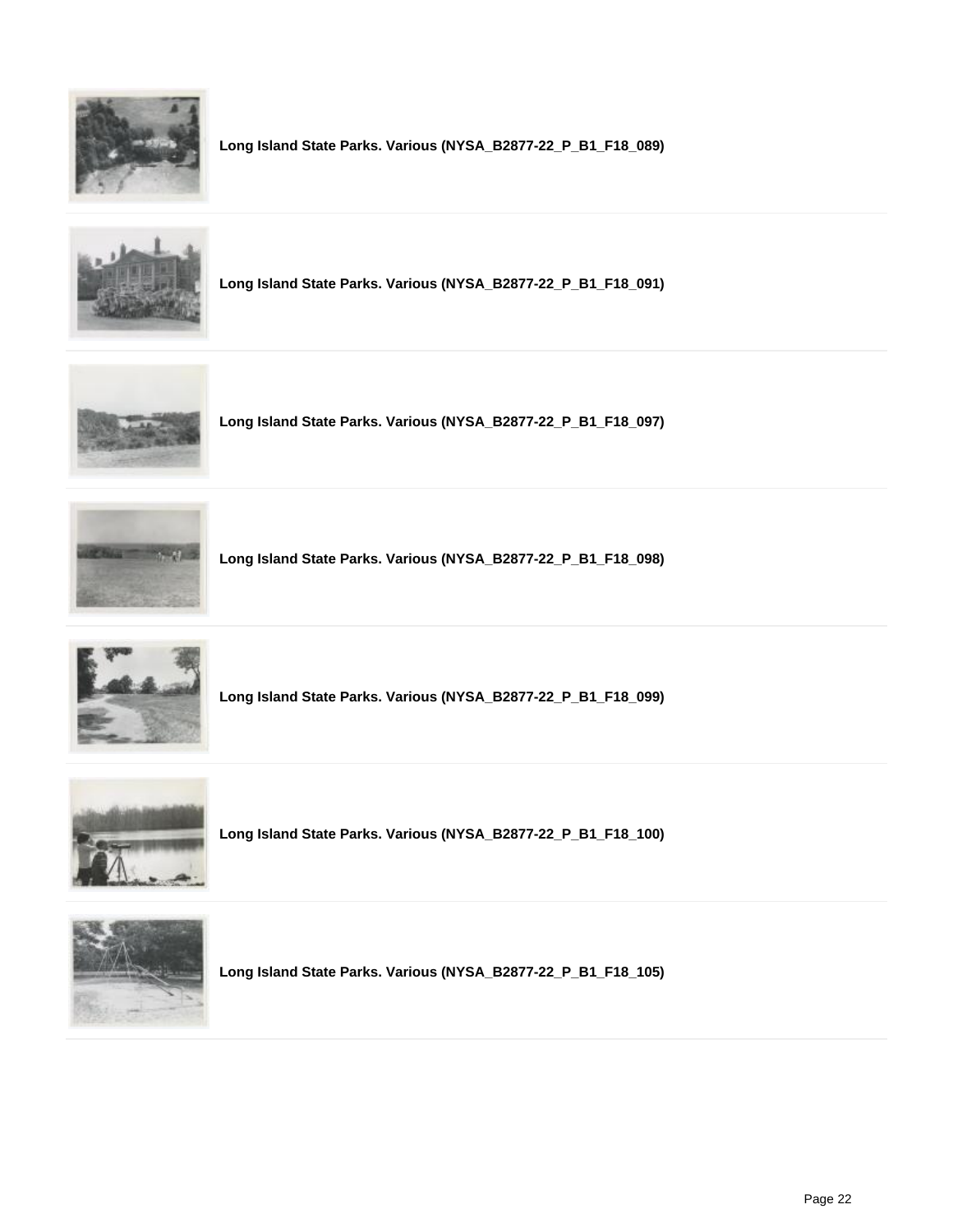

**Long Island State Parks. Various (NYSA\_B2877-22\_P\_B1\_F18\_106)**



**Long Island State Parks. Various (NYSA\_B2877-22\_P\_B1\_F18\_107)**



**Long Island State Parks. Various (NYSA\_B2877-22\_P\_B1\_F18\_108)**



**Long Island State Parks. Various (NYSA\_B2877-22\_P\_B1\_F18\_109)**



**Long Island State Parks. Various (NYSA\_B2877-22\_P\_B1\_F18\_110)**



**Long Island State Parks. Various (NYSA\_B2877-22\_P\_B1\_F18\_111)**



**Long Island State Parks. Various (NYSA\_B2877-22\_P\_B1\_F18\_112)**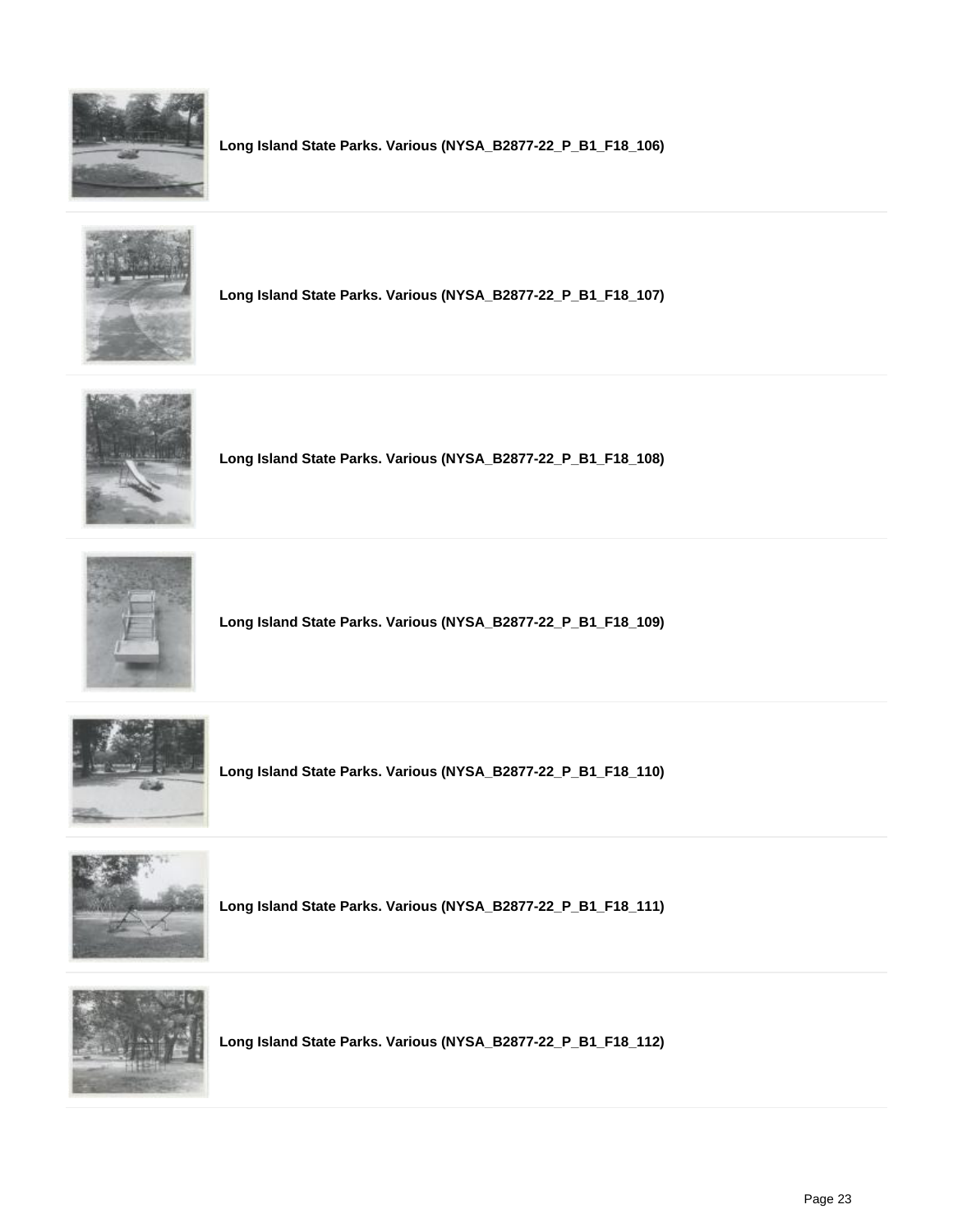

**Long Island State Parks. Various (NYSA\_B2877-22\_P\_B1\_F18\_113)**



**Long Island State Parks. Various (NYSA\_B2877-22\_P\_B1\_F18\_116)**



**Jones Beach Marine Theater, South Pacific (NYSA\_B2877- 22\_P\_B4\_0517)**



**Jones Beach Marine Theater, South Pacific (NYSA\_B2877- 22\_P\_B4\_0519)**



**Jones Beach Marine Theater, South Pacific (NYSA\_B2877- 22\_P\_B4\_0521)**



**Jones Beach Marine Theater, South Pacific (NYSA\_B2877- 22\_P\_B4\_0523)**



**Jones Beach Marine Theater, South Pacific (NYSA\_B2877- 22\_P\_B4\_0525)**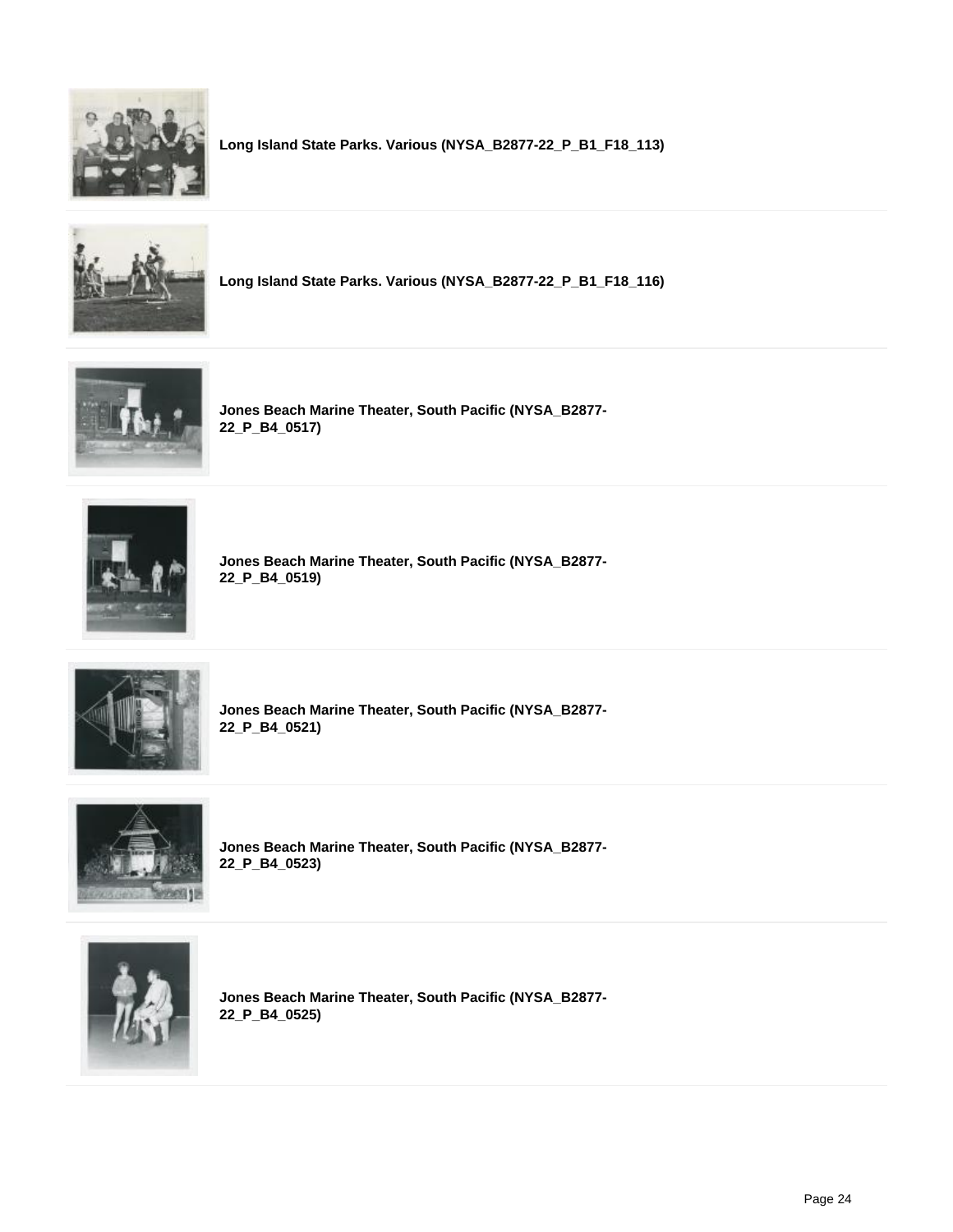

**Jones Beach Marine Theater, South Pacific (NYSA\_B2877- 22\_P\_B4\_0527)**



**Jones Beach Marine Theater, South Pacific (NYSA\_B2877- 22\_P\_B4\_0529)**



**Jones Beach Marine Theater, South Pacific (NYSA\_B2877- 22\_P\_B4\_0531)**



**Jones Beach Marine Theater, South Pacific (NYSA\_B2877- 22\_P\_B4\_0533)**



**Jones Beach Marine Theater, South Pacific (NYSA\_B2877- 22\_P\_B4\_0535)**



**Jones Beach Marine Theater, South Pacific (NYSA\_B2877- 22\_P\_B4\_0537)**



**Jones Beach Marine Theater, South Pacific (NYSA\_B2877- 22\_P\_B4\_0539)**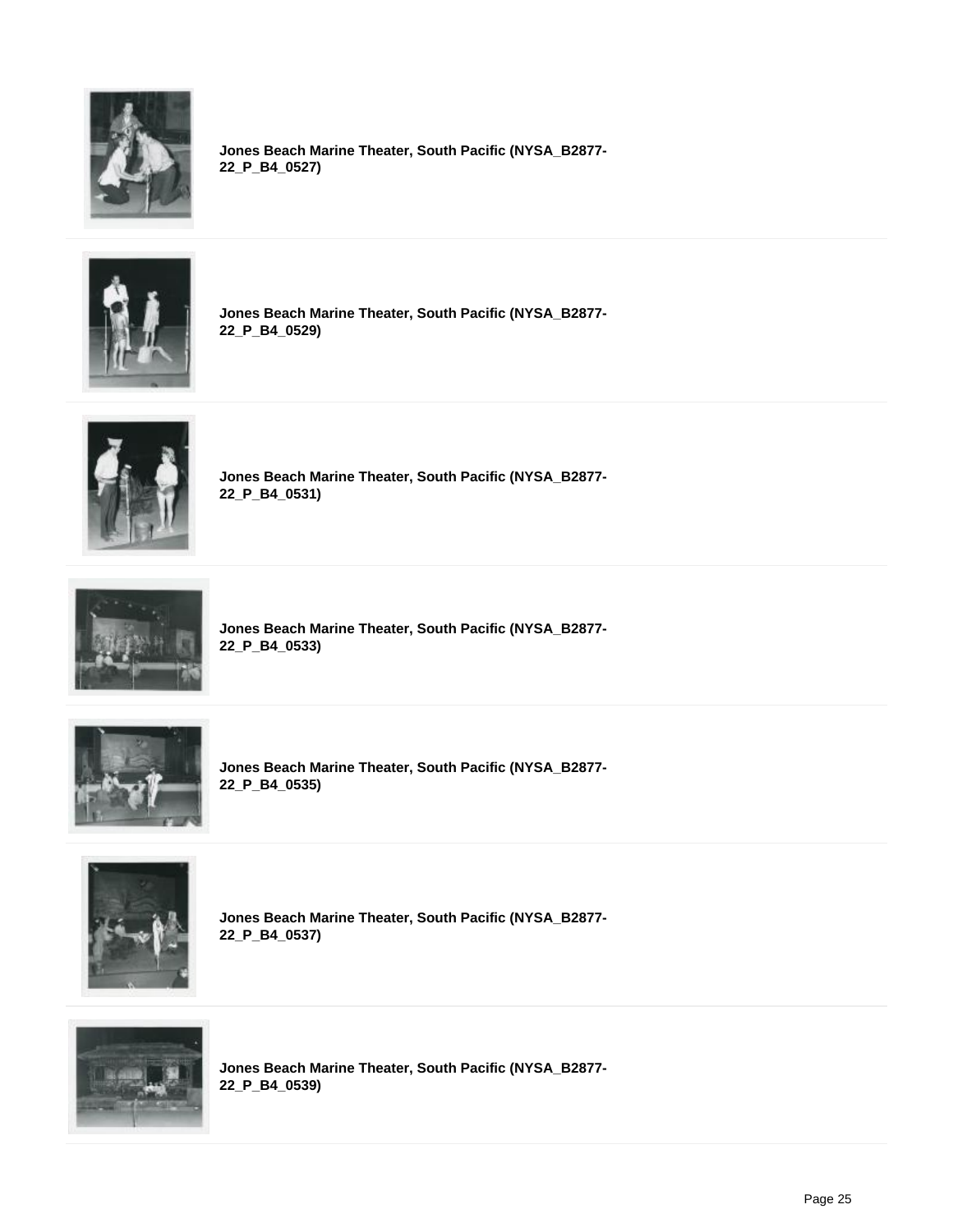

**Jones Beach Marine Theater, South Pacific (NYSA\_B2877- 22\_P\_B4\_0541)**



**Jones Beach Marine Theater, South Pacific (NYSA\_B2877- 22\_P\_B4\_0543)**



**Jones Beach Marine Theater, South Pacific (NYSA\_B2877- 22\_P\_B4\_0545)**



**Jones Beach Marine Theater, South Pacific (NYSA\_B2877- 22\_P\_B4\_0547)**



**Jones Beach Marine Theater, South Pacific (NYSA\_B2877- 22\_P\_B4\_0549)**



**Jones Beach Marine Theater, South Pacific (NYSA\_B2877- 22\_P\_B4\_0551)**



**Jones Beach Marine Theater, South Pacific (NYSA\_B2877- 22\_P\_B4\_0553)**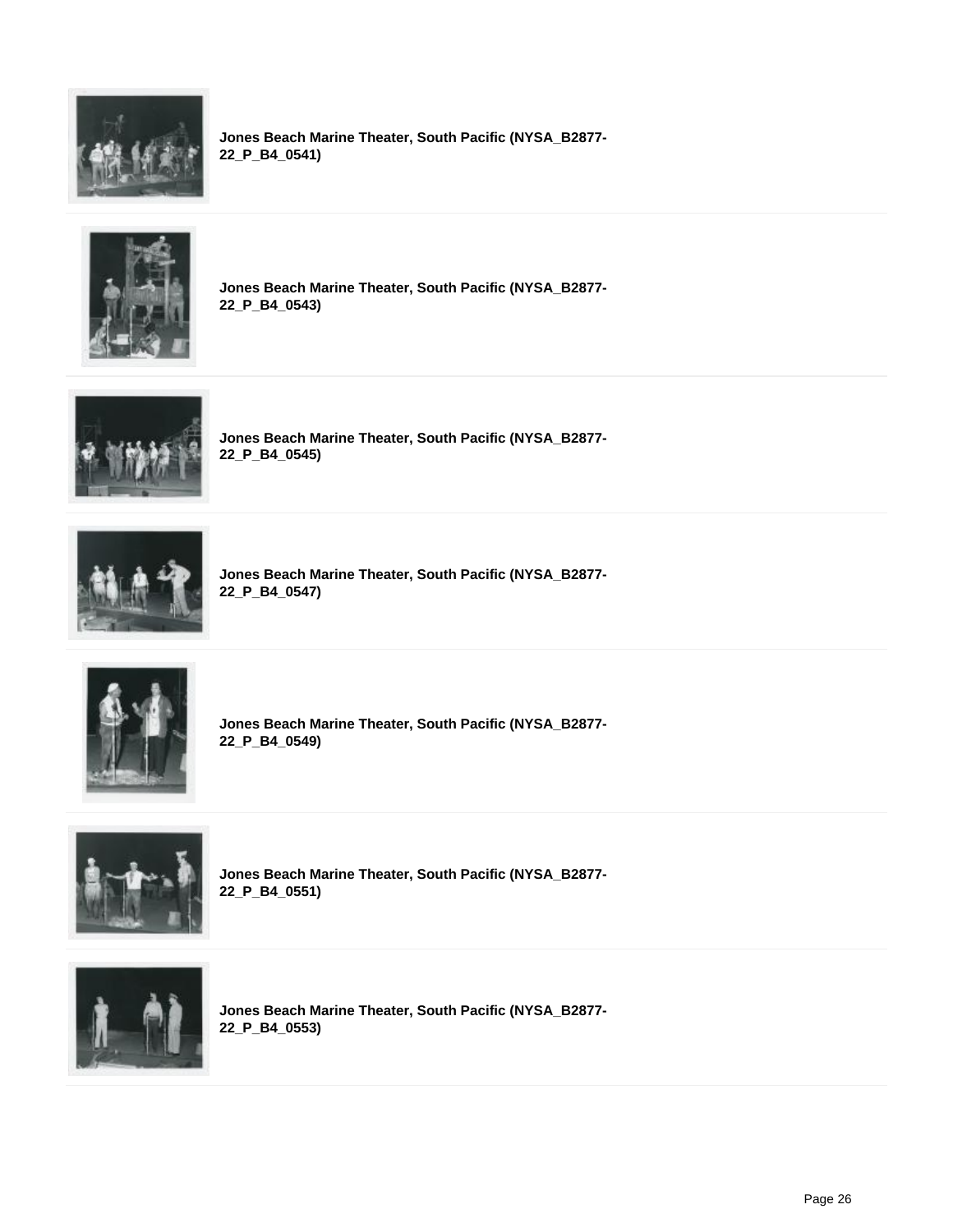

**Jones Beach Marine Theater, South Pacific (NYSA\_B2877- 22\_P\_B4\_0555)**



**Jones Beach Marine Theater, South Pacific (NYSA\_B2877- 22\_P\_B4\_0557)**



**Jones Beach Marine Theater, South Pacific (NYSA\_B2877- 22\_P\_B4\_0559)**



**Jones Beach Marine Theater, South Pacific (NYSA\_B2877- 22\_P\_B4\_0561)**



**Jones Beach Marine Theater, South Pacific (NYSA\_B2877- 22\_P\_B4\_0563)**



**Jones Beach Marine Theater, South Pacific (NYSA\_B2877- 22\_P\_B4\_0565)**



**Jones Beach Marine Theater, South Pacific (NYSA\_B2877- 22\_P\_B4\_0567)**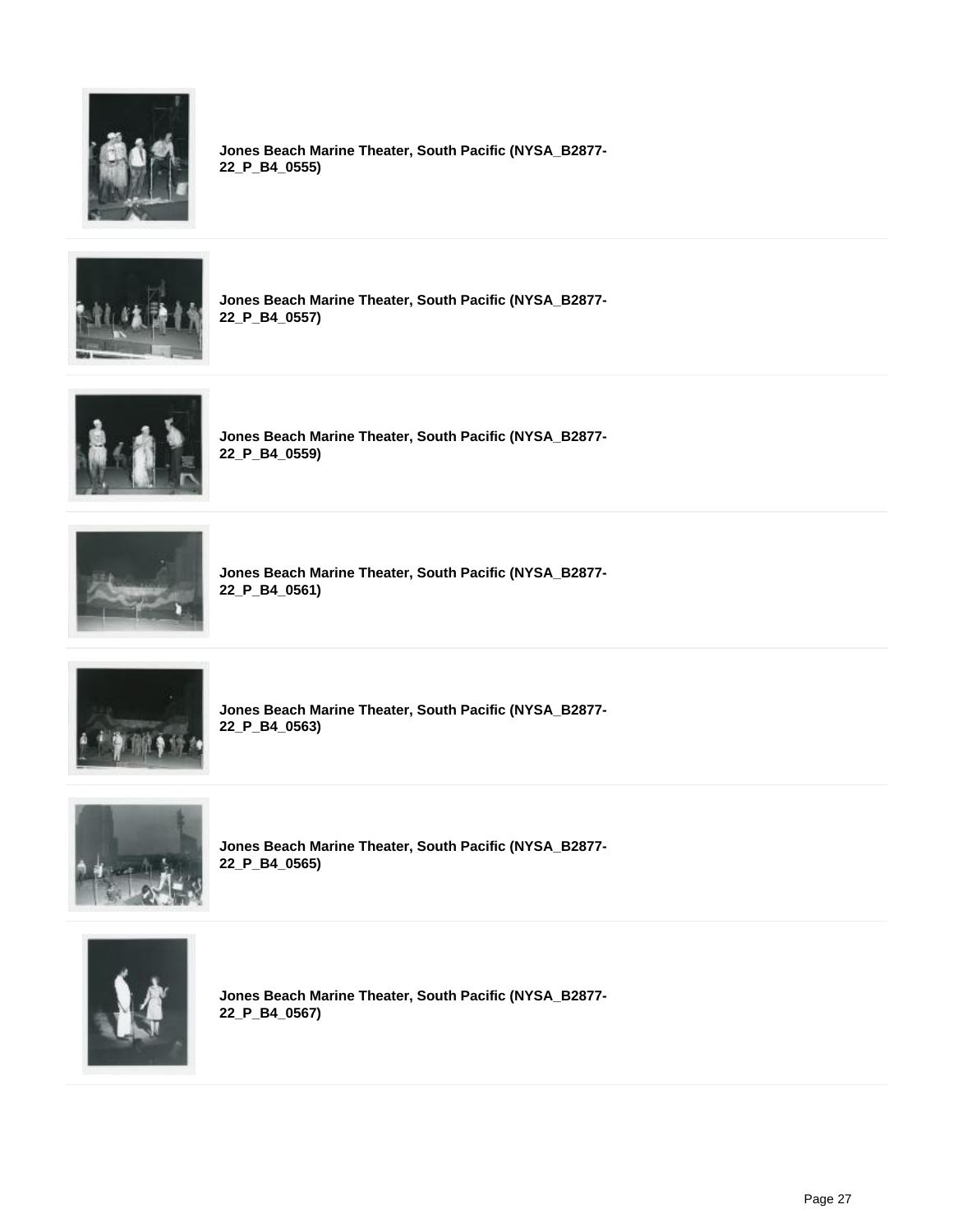

**Jones Beach Marine Theater, South Pacific (NYSA\_B2877- 22\_P\_B4\_0569)**



**Jones Beach Marine Theater, South Pacific (NYSA\_B2877- 22\_P\_B4\_0571)**



**Jones Beach Marine Theater, South Pacific (NYSA\_B2877- 22\_P\_B4\_0573)**



**Jones Beach Marine Theater, South Pacific (NYSA\_B2877- 22\_P\_B4\_0575)**



**Jones Beach Marine Theater, South Pacific (NYSA\_B2877- 22\_P\_B4\_0577)**



**Jones Beach Marine Theater, South Pacific (NYSA\_B2877- 22\_P\_B4\_0579)**



**Jones Beach Marine Theater, South Pacific (NYSA\_B2877- 22\_P\_B4\_0581)**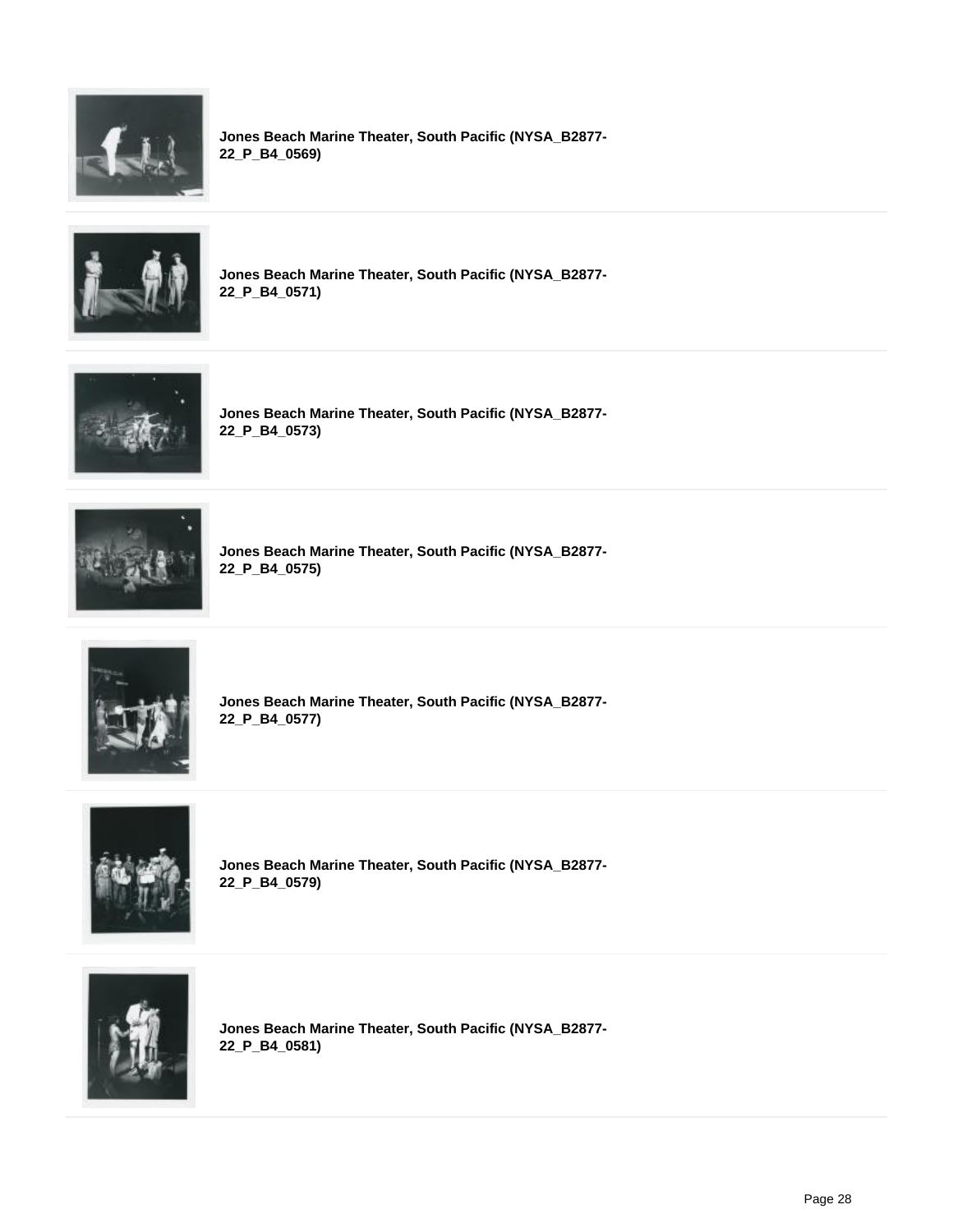

**Jones Beach Marine Theater, South Pacific (NYSA\_B2877- 22\_P\_B4\_0583)**



**Jones Beach Marine Theater, South Pacific (NYSA\_B2877- 22\_P\_B4\_0585)**



**Jones Beach Marine Theater, South Pacific, Jerome Hines, in lead role of Emile de Becque (NYSA\_B2877-22\_P\_B4\_0587)**



**Jones Beach Marine Theater, South Pacific (NYSA\_B2877- 22\_P\_B4\_0589)**



**Jones Beach Marine Theater, South Pacific (NYSA\_B2877- 22\_P\_B4\_0591)**



**Jones Beach Marine Theater, South Pacific (NYSA\_B2877- 22\_P\_B4\_0593)**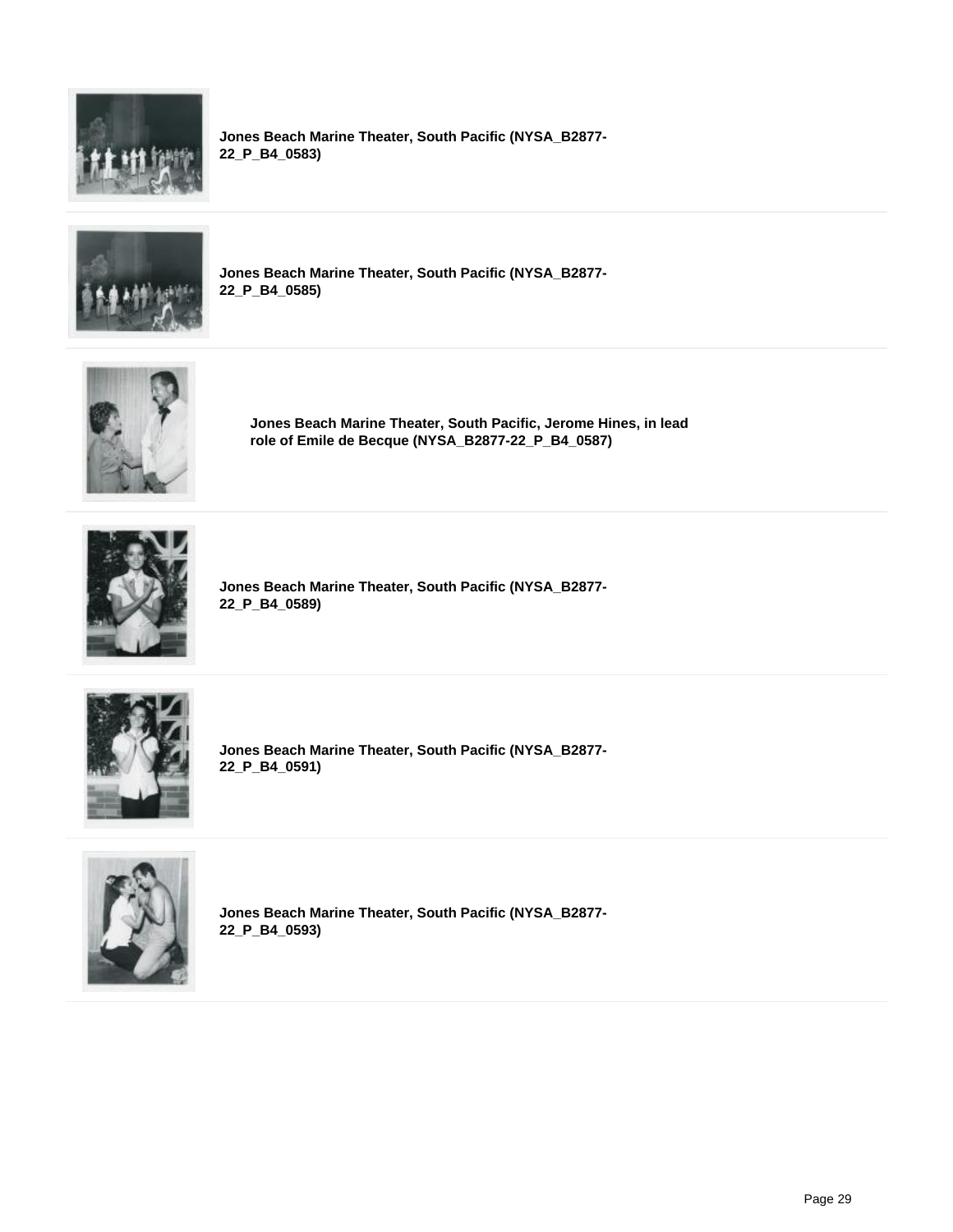

**Jones Beach Marine Theater, South Pacific (NYSA\_B2877- 22\_P\_B4\_0595)**



**Jones Beach Marine Theater, South Pacific (NYSA\_B2877- 22\_P\_B4\_0597)**



**Jones Beach Marine Theater, South Pacific (NYSA\_B2877- 22\_P\_B4\_0599)**



**Jones Beach Marine Theater, South Pacific (NYSA\_B2877- 22\_P\_B4\_0601)**



**Jones Beach Marine Theater, South Pacific (NYSA\_B2877- 22\_P\_B4\_0603)**



**Jones Beach Marine Theater, South Pacific (NYSA\_B2877- 22\_P\_B4\_0605)**



**Jones Beach Marine Theater, South Pacific (NYSA\_B2877- 22\_P\_B4\_0607)**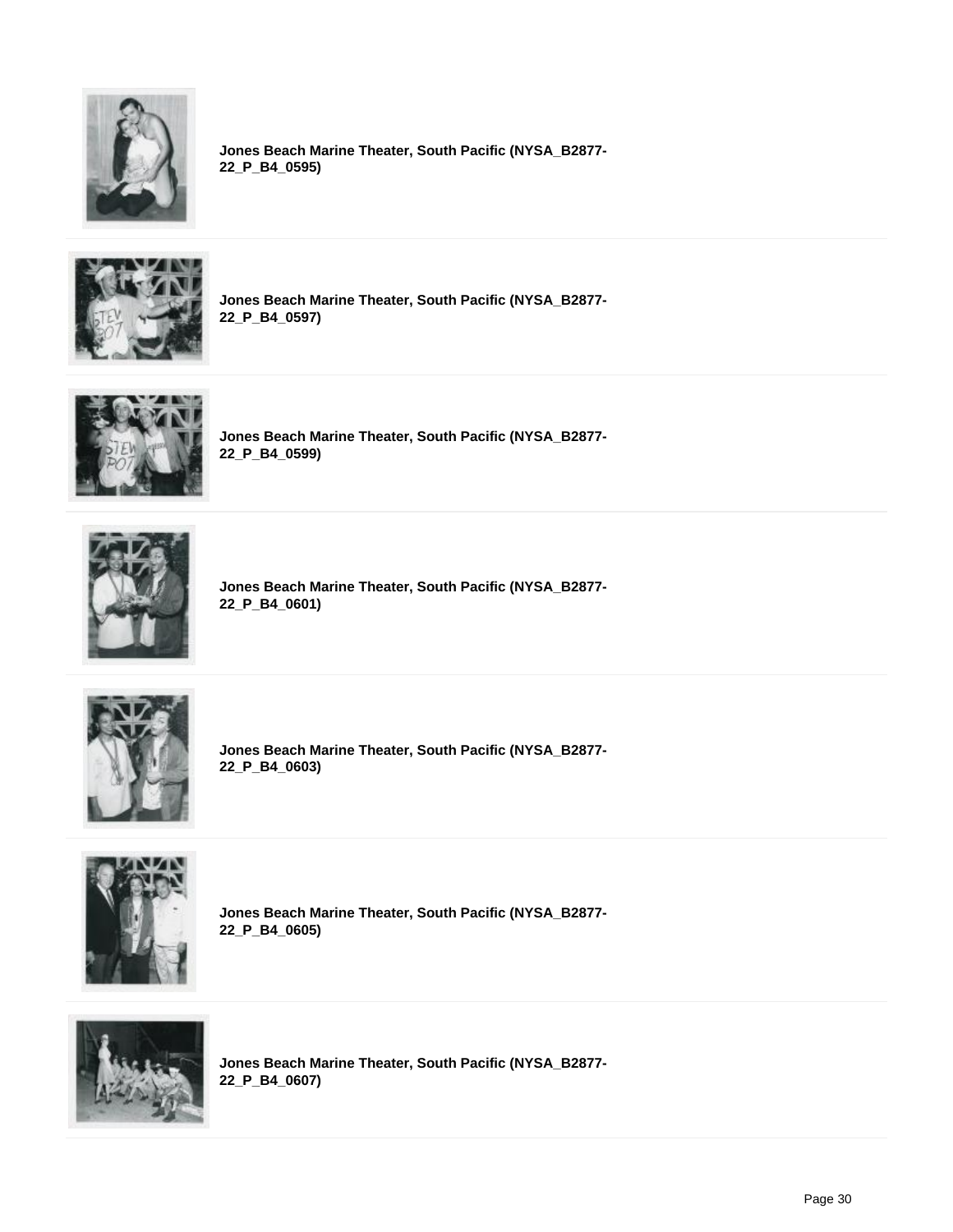

**Jones Beach Marine Theater, Fiddler on the Roof (NYSA\_B2877- 22\_P\_B4\_0609)**



**Jones Beach Marine Theater, Fiddler on the Roof (NYSA\_B2877- 22\_P\_B4\_0611)**



**Jones Beach Marine Theater, Fiddler on the Roof (NYSA\_B2877- 22\_P\_B4\_0613)**



**Jones Beach Marine Theater, Fiddler on the Roof (NYSA\_B2877- 22\_P\_B4\_0615)**



**Jones Beach State Park, aerial view (NYSA\_B2877-22\_P\_B4\_0857)**



**Jones Beach State Park, aerial view (NYSA\_B2877-22\_P\_B4\_0859)**



**Jones Beach State Park (NYSA\_B2877-22\_P\_B4\_0861)**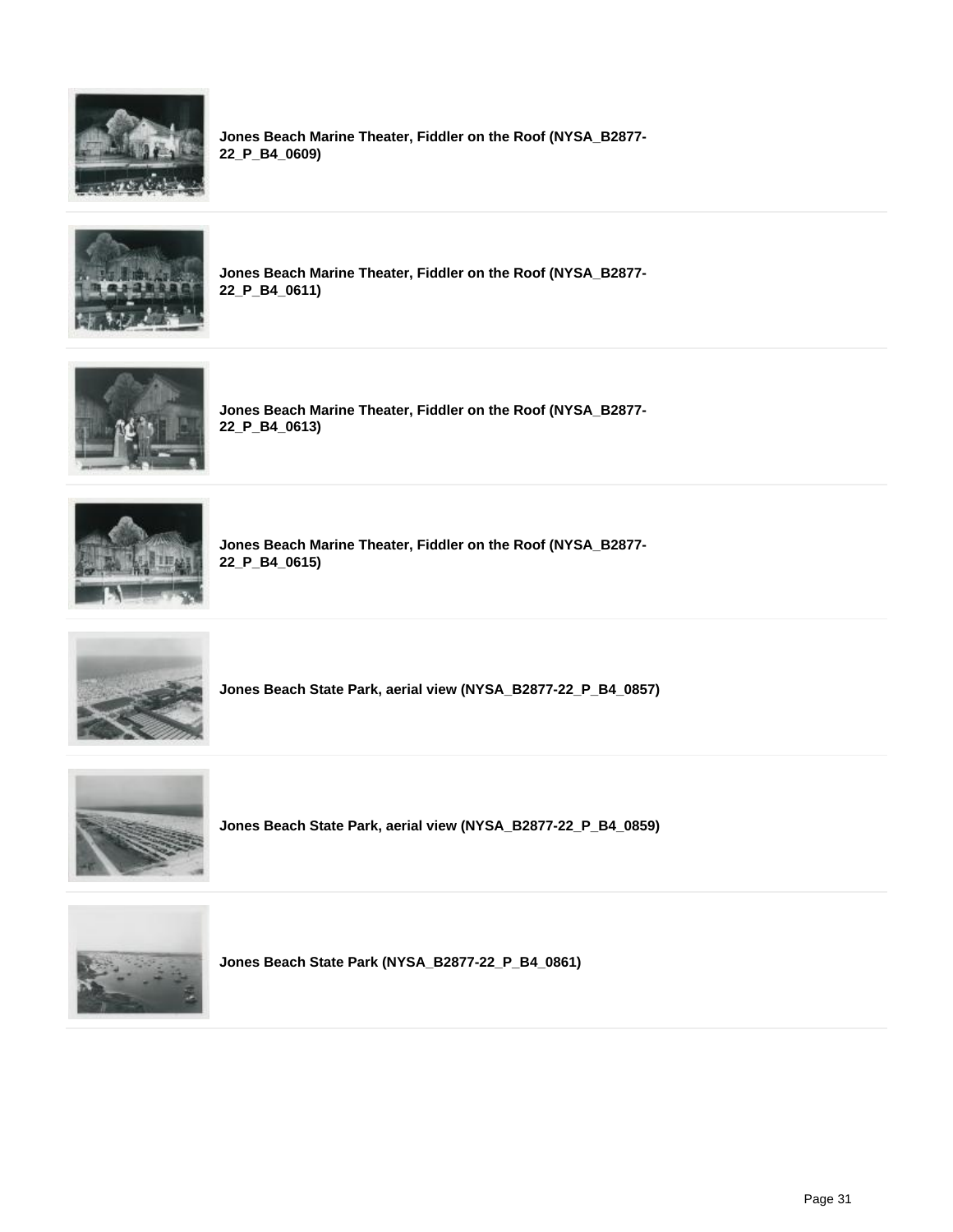

**Jones Beach State Park (NYSA\_B2877-22\_P\_B4\_0863)**



**Jones Beach State Park (NYSA\_B2877-22\_P\_B4\_1037)**



**Jones Beach State Park (NYSA\_B2877-22\_P\_B4\_1039)**



**Jones Beach State Park (NYSA\_B2877-22\_P\_B4\_1041)**



**Jones Beach State Park (NYSA\_B2877-22\_P\_B4\_1043)**



**Jones Beach State Park (NYSA\_B2877-22\_P\_B4\_1045)**



**Jones Beach State Park (NYSA\_B2877-22\_P\_B4\_1047)**



**Jones Beach State Park West Bathhouse (NYSA\_B2877- 22\_P\_B4\_1049)**